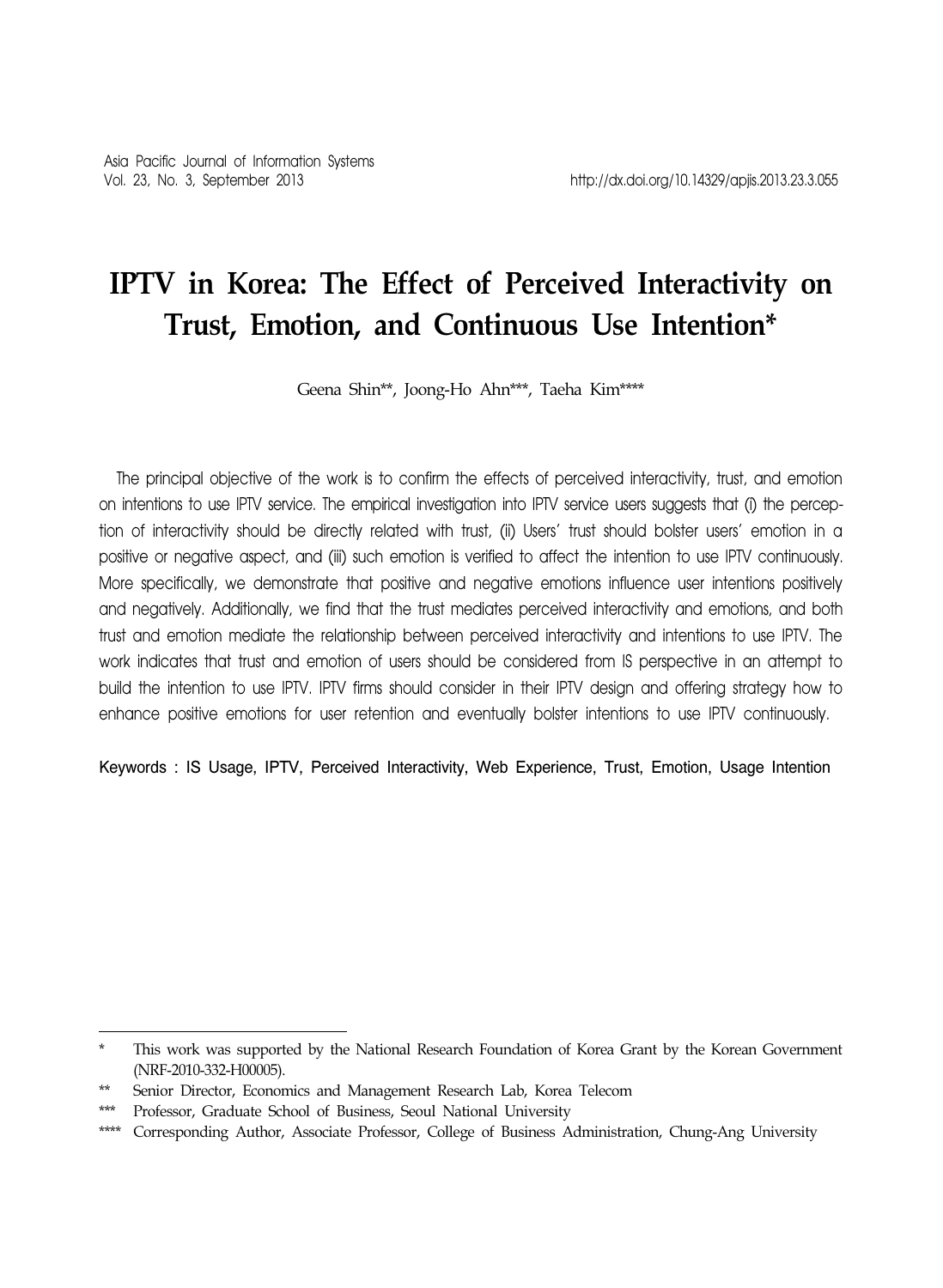## Ⅰ. Introduction

TV industry is under a paradigm shift. We are currently facing a new generation of 'doing' over IPTV (Internet Protocol Television) rather than 'watching' a TV. There are more than 4.5 million subscribers in three firms that provide IPTV in Korea; and the scale of this service is increasing considerably. IPTV is a relatively new concept in television, which employs Internet protocols to provide real-time broadcasting, multi-media contents and two-way services. IPTV is capable of two-way services including VOD (Video on Demand), games, finance, and shopping. Moreover, IPTV is branching out toward internet-only services such as widget services.1) Such capabilities permit IPTV to be used as a medium that enables interactivity via Computer Mediated Communications, deploying the combination of network devices and TV including commerce, SMS (Short Message Service), chatting, and e-mail [Quico, 2003]. These functions require user participation, and clear usage intention. Therefore, it is important to conduct research into the manner in which interactivity enhanced by IPTV protocols influences usage intention and its related variables.

In regard to its functional aspects, IPTV provides a more diverse menu of features than TV previously. Additionally, Shin [2007] stated in a prior study that: 'If former TV used a pushmechanism, IPTV is based on a pull-mechanism due to the fact that IPTV induces user participation." Recently, a series of research studies into interactivity as the principal influence on IT media were conducted [Rafaeli, 1988; Steuer 1992; Zack, 1993; Ha and James, 1998; Liu and Shrum, 2002; Stromer-Galley, 2004; Johnson *et al*., 2006]. The results of current research indicate that the interactivity users perceive when using the information system positively influences usage intentions [Wu, 1999; Liu and Shrum, 2002; McMillan and Hwang, 2002; Fiore and Jin, 2003; Johnson *et al.*, 2006]. Former research into interactivity has focused on the cognitive area, and individual features such as trust and emotion were not fully explored. The cause of such a cognitive perspective was the predominant TAM (Technology Acceptance Model) approach [Davis *et al*., 1989], which holds that the use of IT devices depends on cognitive factors. In particular, unlike former offline services in which direct communication is possible, an online medium requires an extraordinary function that attracts consumers, thus allowing them to communicate continuously with the medium. However, such requirements have not been extensively considered. The principal task begins in focusing on the internal features of the IT medium - for instance, trust and emotion as opposed to functional features. Similar acts may appear in IPTV however, in order to attract continuous usage intention; fundamentally building trust and understanding the mechanisms of emotion are critically important.

Based on the results of various studies concerning the rapid development of interactivity, this work confirms the perceived interactivity in IPTV and attempts to assess the influence of perceived interactivity on trust and emotion, which eventually confirms the cause-and-effect relationship previously elucidated.

The primary questions this study sought to answer are as follows:

<sup>1)</sup> Widgets are small applications that hold specific content, and are widely regarded as a service that enables users to readily access and use information.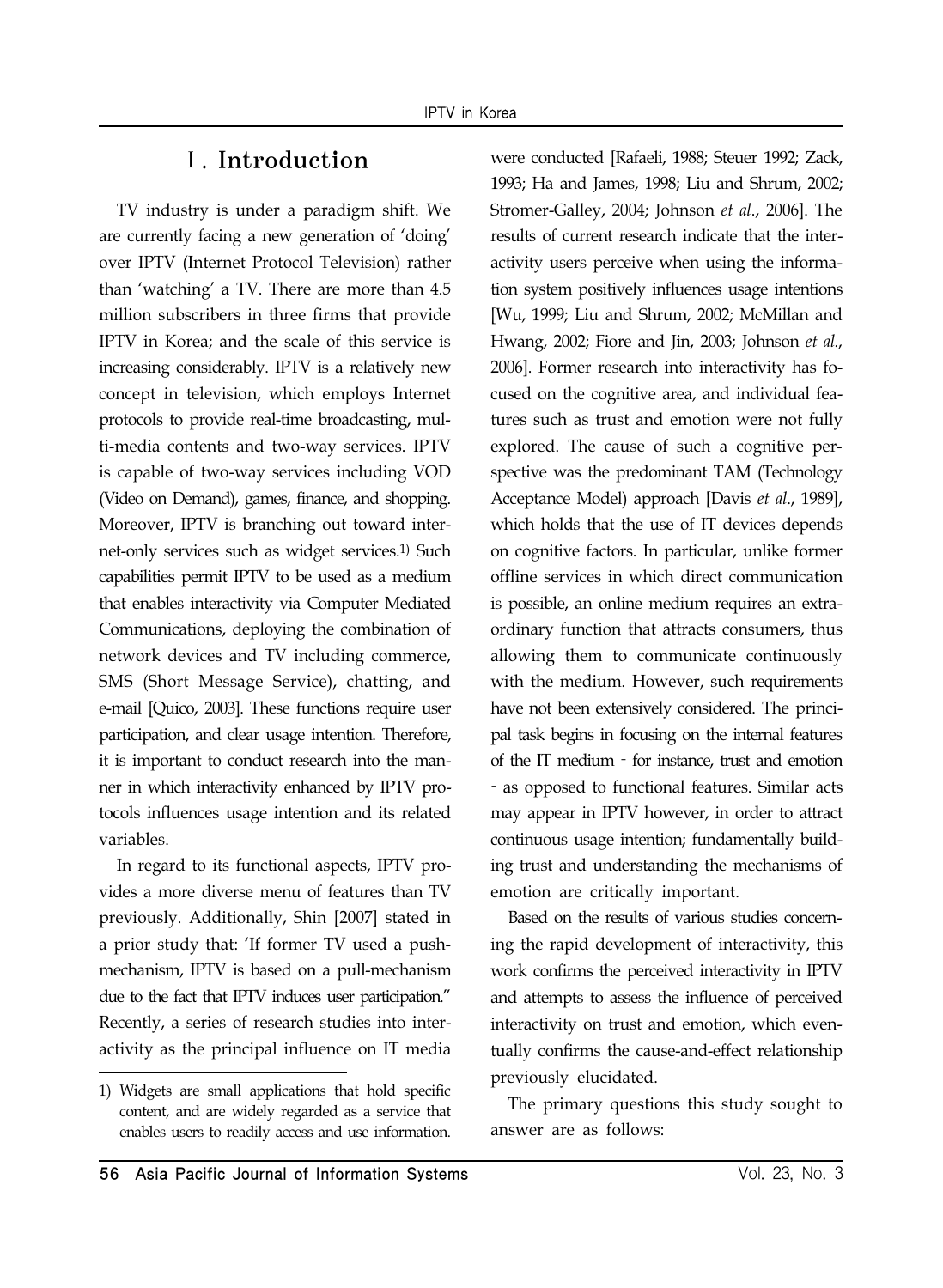What is the mechanism through which perceived interactivity affects usage intention?

How does the perceived interactivity affect the individual features of trust and emotion?

What influences might perceived interactivity have on trust according to the level of web experience?

## Ⅱ. Research Model

IPTV research, which has grown in popularity in recent years, has made great progress in terms of communication: most recent studies in the field have focused on the difference between traditional face-to-face communication styles and the newer computer-based two-way communication style [Hu *et al.*, 2004, Quico, 2003]. Until now, studies of IPTV have progressed largely via the functional perspective, and involved assessments of individual's satisfaction levels with communication. Further research is clearly required regarding the influence on usage intentions, as IPTV is being diffused broadly among a large number of users. More specifically, research into the variety of

individual features that affect usage intentions is imperative, as opposed to measurements of functional satisfaction levels.

### 2.1 Research Model

The principal objective of this study is to measure the effects of perceived interactivity in order to examine the impact of perceived interactivity on usage intentions. Only a minimal amount of research has been conducted thus far on the effects of trust in non-face-to-face services such as IPTV. Some previous studies have provided important insights into trust in the online context; however, further research is clearly warranted into the function and role of trust in the new media, including IPTV with its panoply of interactive features.

Emotion is a crucial factor that cannot be ignored in the process of decision making. Finding the reason for users selecting a particular IT has its limits only through cognitive factors, including ease of use. This is because similar IT products with basically the same cognitive factors, which include ease of use, are clearly being discriminated



<Figure 1> Research Model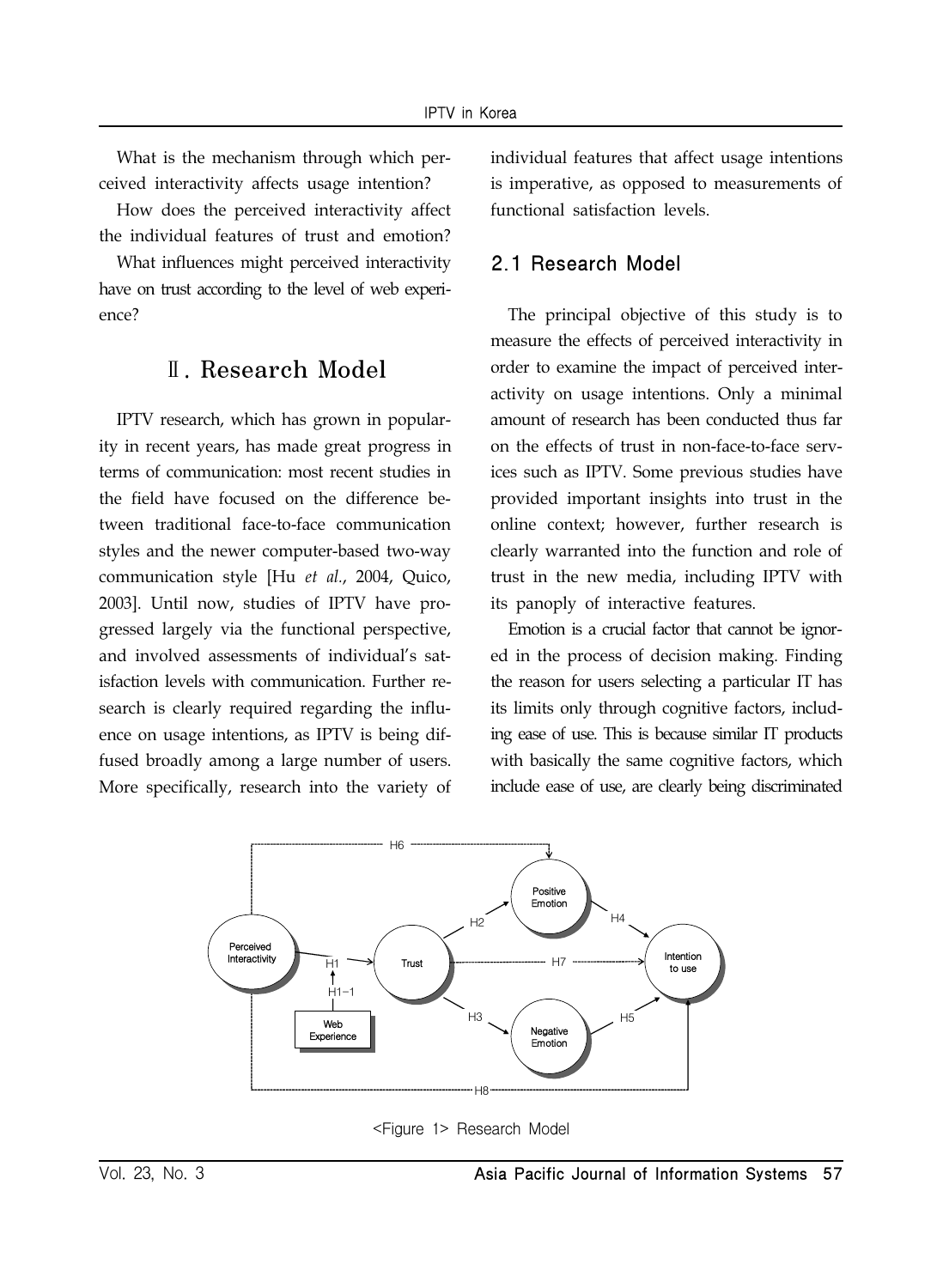by users. This research model assumes that users familiar with interactive environments would experience different results, depending on the level of experience.

Each variable of the research model is explored in the following before moving on the hypothesis in the next section.

### 2.1.1 Interactivity

Many researchers [Cho and Leckenby, 1997; Hoffman and Novak, 1996; Stromer-Galley, 2004] define interactivity via three distinct paradigms: user-media interactivity, user-information interactivity, and user-user interactivity. In an effort to integrate these disparate but related definitions of interactivity, Liu and Shrum [2002] have suggested a three-dimensional interactivity concept, with the following dimensions: Active control, Two-way communication, and Synchronicity.

Previous research into interactivity has been largely concentrated on the process of information exchange [Rafaeli, 1988, 1990; Rafaeli and LaRose, 1993; Zack, 1993], as well as on specific chat rooms or search engine response features that serve to enhance interactivity [Ha and James, 1998]. However, Newhagen *et al.* [1995] has elevated the research concept to a combinational perspective that includes perceptions. From this perspective, interactivity can be classified into process, feature, perception, and combination [McMillan and Hwang, 2002].

Wu [2005] distinguished interactivity into two distinct categories: actual interactivity (based on objective perception) and perceived interactivity (which is perceived from a subjective perspective). Practically speaking, the level of interactivity can be determined in accordance with the users' perceptions [Williams *et al*., 1988]. Therefore, perceived interactivity plays a crucial role in specifying the effects of actual interactivity to participants [Wu, 2005]. Reeves and Nass [1996] argued that 'perception is more effective than objective facts,' arguing for the relevance of perception. Lee [2005], who activated research into perceived interactivity, claimed that 'interactivity is not measured by the features or process analysis, but rather by the perception or experience of users.' Schumann [2001] emphasized the perception of users by stating that perception is the user's choice to interact, which is a user feature rather than a media feature.

According to research conducted thus far into perceptions of interactivity, whether or not the media is interactive may be a matter for users to decide. For this reason, interactivity is predicated on users' subjective perceptions. Some researchers have uncovered clues to this by developing ways to explore interactivity through user perception [Moon, 2009]. From this perspective, Steuer [1992] defined interactivity as "the level of participation to modify the contents and form of real time media." Such statements underline the important role of users in defining interactivity.

### 2.1.2 Trust

The definition of trust varies according to the relevant discipline: philosophy, psychology, and business marketing all have different views on trust, and the concept continues to be relevant in all these disciplines. However, Wang and Emurian [2005] have stated that the abstract concept is associated with credibility, assurance, certainty and multifarious concepts associated with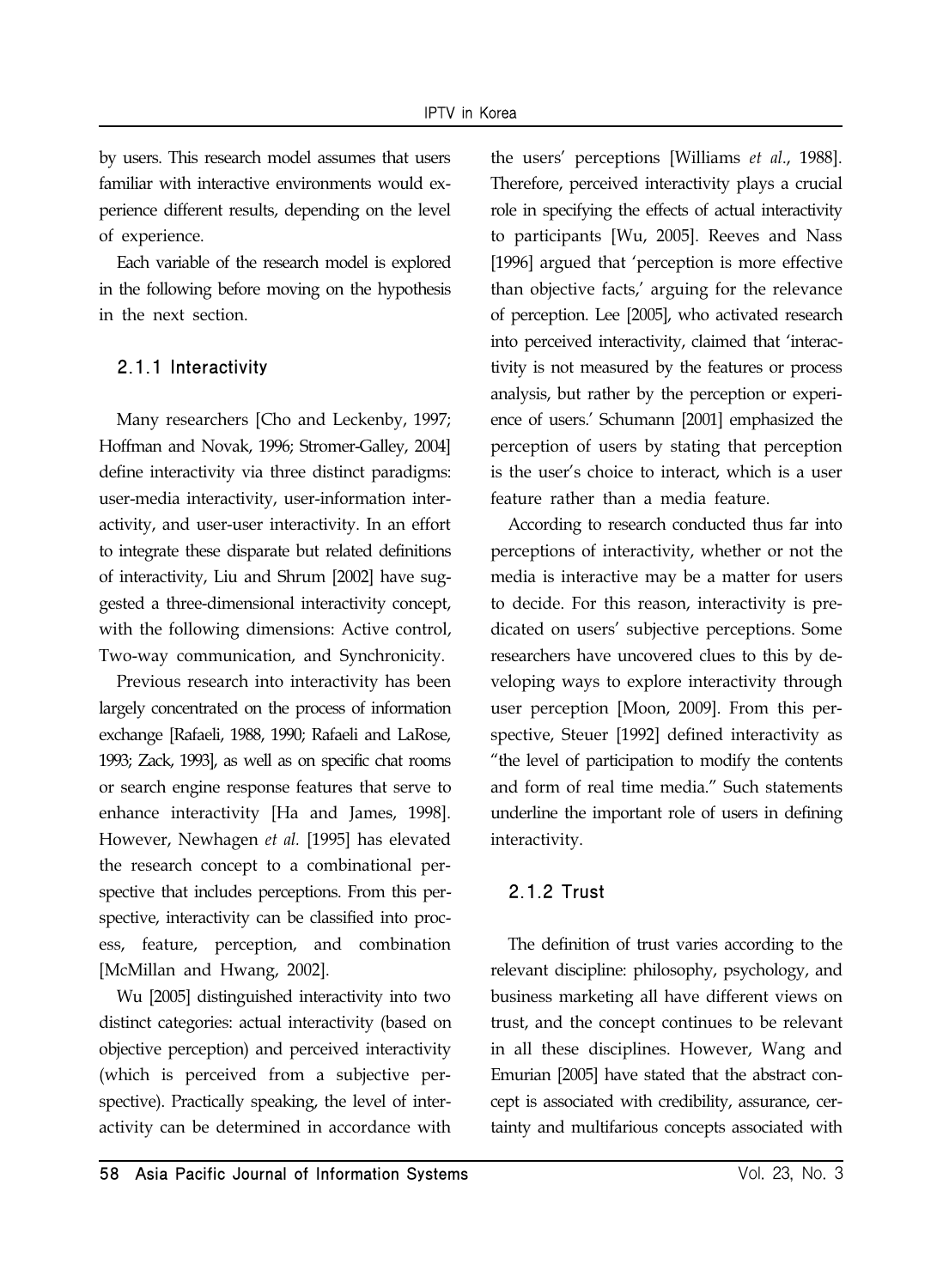cognitive, emotional, and behavioral areas. To sum up the common view of researchers, trust can be defined as the absence of doubt in a partner's words, and a construct built through a continuous relationship between parties [Ellen and Johnson, 1999].

Hoffman [1999], in his studies of trust, asserted that public disclosures of financial and personal information in e-commerce constitute the most daunting obstacles to trust. Adopting a similar perspective, Wang and Emurian [2005] argued that the formation of trust is a difficult proposition in the online context: however, they determined, once trust has been built online, sensitive information can often be exchanged. In the field of electronic commerce research, Mohr and Sohi [1995] showed that two-way communication increases users' satisfaction, hence resulting not only in re-visits but also in an expansion of trust between the online shopping mall and users.

As the importance of trust is increasingly recognized, the number of studies addressing the effective factors in trust building also has increased. Chreskin Research [1999], showed that the important factors in preserving the professional impression created by a website include the following: safety guarantee, brand, easysearching, request fulfillment, presentation, advanced technology, *etc.* According to that study, trust is formed over time and repeated experience, viz. trust is formed when users become familiar with a specific website and gain experience within a given amount of time. Such experience is required to become a form of trust. Additionally, users with experience in logging onto a specific website must decide whether or not they will visit the website again in the future; therefore, trust is built through the accumulation of knowledge [Flavian *et al*., 2006]. Urban [2000] states that in order to form trust online, there must be trust in the website, trust in the information provided on the website, and trust in the services provided; additionally, trust in the website was identified as a prerequisite for other forms of trust.

Owing to the absence of control of online personal information, assuring users about the safety of their personal information is vital in building trust [Hoffman *et al*., 1999]. Considering the threats of anonymity, uncertainty and complicated online networks, organizations should inevitably guarantee the safety of personal information and increasing interactivity on the Internet. Under such circumstances, trust enables parties to build mutual trust.

| Name             | Year | Precedence to trust-building                                                         |  |  |
|------------------|------|--------------------------------------------------------------------------------------|--|--|
| Koh Il Sang,     | 2005 | Trust value of internet shopping malls (ability, hospitality, faultlessness); trust  |  |  |
| Choi Soo Jeong   |      | in system (structural stability, situational stability)                              |  |  |
| Gefen            | 2002 | honesty, ability, hospitality                                                        |  |  |
| McKnight et al.  | 2002 | Perceived reputation of provider, perceived quality of website, structural stability |  |  |
| Jarvenpaa et al. | 2000 | Perceived size, Perceived reputation                                                 |  |  |
| Cheskin          | 1999 | Safety guarantee, brand, easy-searching, request fulfillment, presentation,          |  |  |
| Research         |      | technical skills                                                                     |  |  |

<Table 1> Precedence to Trust

Source: Jeong Cheol Ho, Jeong Young Soo [2006], modified.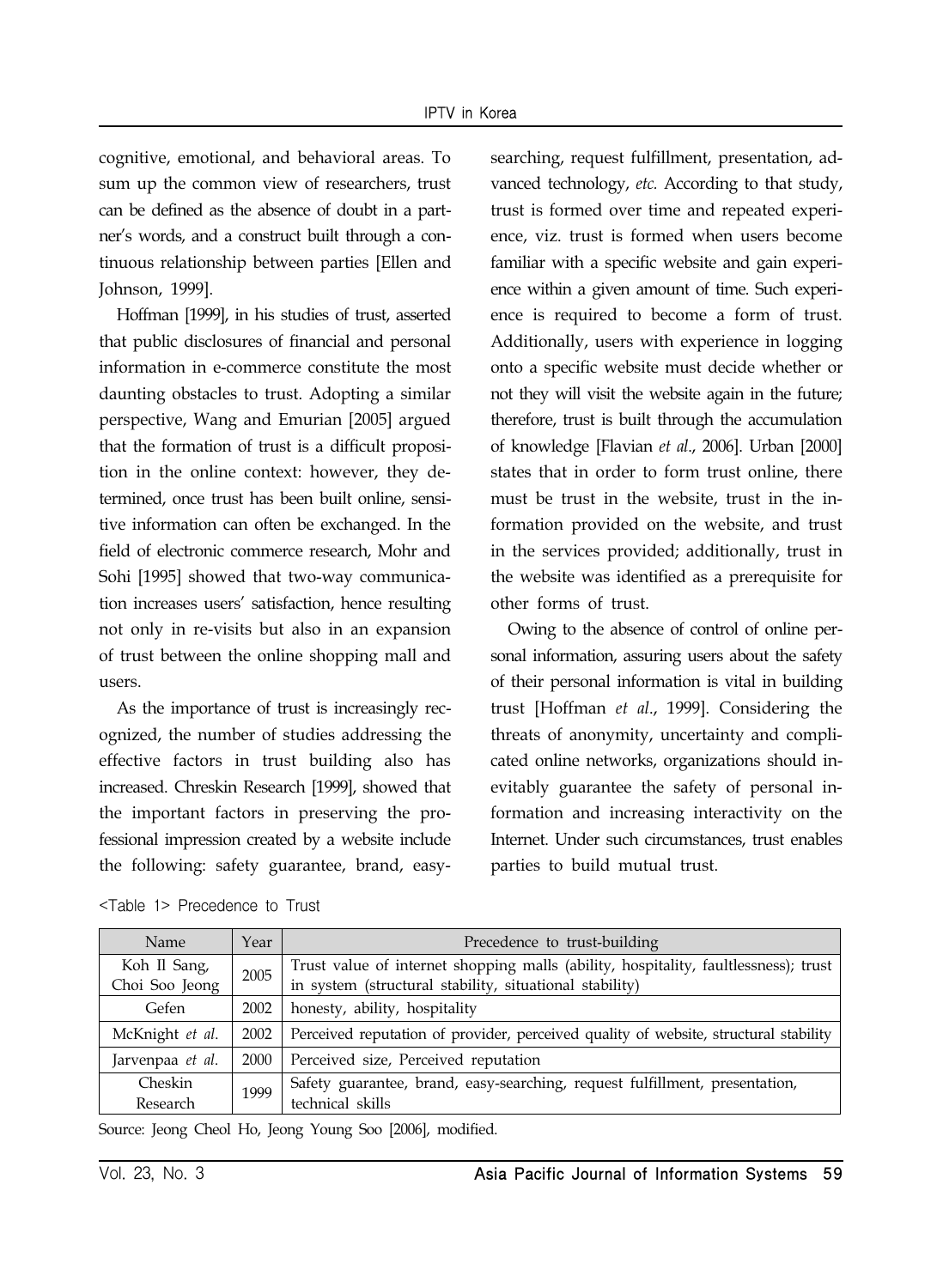### 2.1.3 Emotion

Emotions are incisive and strong-short psychological/biological changes, which have immense power to stimulate or inhibit a variety of situations [Rosenberg, 1998]. Emotions can involve decisions regarding a particular issue, or can be immediate feelings derived from a person's instantaneous thought processes [Bagozzi *et al*., 1999]. Emotions are not always simple constructs leading from superficial decisions, but rather often are complicated perceptions derived from secondary decisions; therefore, emotions can be just as strongly associated with caution, effort, and control of external factors as with the reverse [Dunn and Shchweitzer, 2005].

Most studies of emotions based on the stimuli that elicit a given emotion, or on the manner in which a given emotion affects the individual: this model is referred to as the Stimulus-Organism-Response model. Hwang [2007] discovered previously that emotions are 'pleased/depressed, joyful/unfortunate, satisfied/unsatisfied' feelings, thus placing them firmly into a three-dimensional Pleasure-Arousal-Dominance paradigm [Mehrabian and Russell, 1994]. This paradigm was previously employed to explain interest, time-spent and tendency to revisit a particular online shopping mall. According to Anderson and Kumar [2006], users experienced a positive emotion when they found what they were seeking, and experienced a negative emotion when they did not.

Emotion is a crucial motive in selecting a product and IT products are not likely to be an exception; thus, research on emotions is drawing an increasing amount of attention from researchers in the field of information technology [Hirchman and Holbrook, 1982]. Under similar conditions, Conger [1998] previously claimed that users believed themselves to be rational with regard to their decision-making processes, but research demonstrated that emotional motives were actually the relevant variables. Robinette and Lenz [2003] previously stated that emotions are active along with reasoning when selecting a product, and that emotion could often overpower reason in this process. These results decouple long-term Human Computer Interaction research from the Taylorist notions of interactivity previously posited [Picard and Klein, 2002]. In other words, in interactions between users and devices, where the user is the principal point of concern rather than the interaction between devices, emotions should not be regarded as any less important than any other consideration.

### 2.1.4 Usage Intention and Experience

As Davis [1989] stated in the TAM (Technology Acceptance Model), the results of several lines of inquiry have shown that "intention is the psychological state before using a particular mechanism and has direct influence on the actual usage of the information technology" [Cha, 2007; Davis *et al*., 1989]. Research results on the TAM Ⅱ demonstrated that perceived usefulness and perceived intention without variables directly affect intentions to use [Davis *et al*., 1992]. To date, most previous research has revealed that perceived interactivity exerts a positive effect on the intention to use and on users' attitudes; this effect is both direct and indirect [Wu, 2005].

Two theories are associated with the formation of subjective perceptions through repeated experience. The first is the Social Cognitive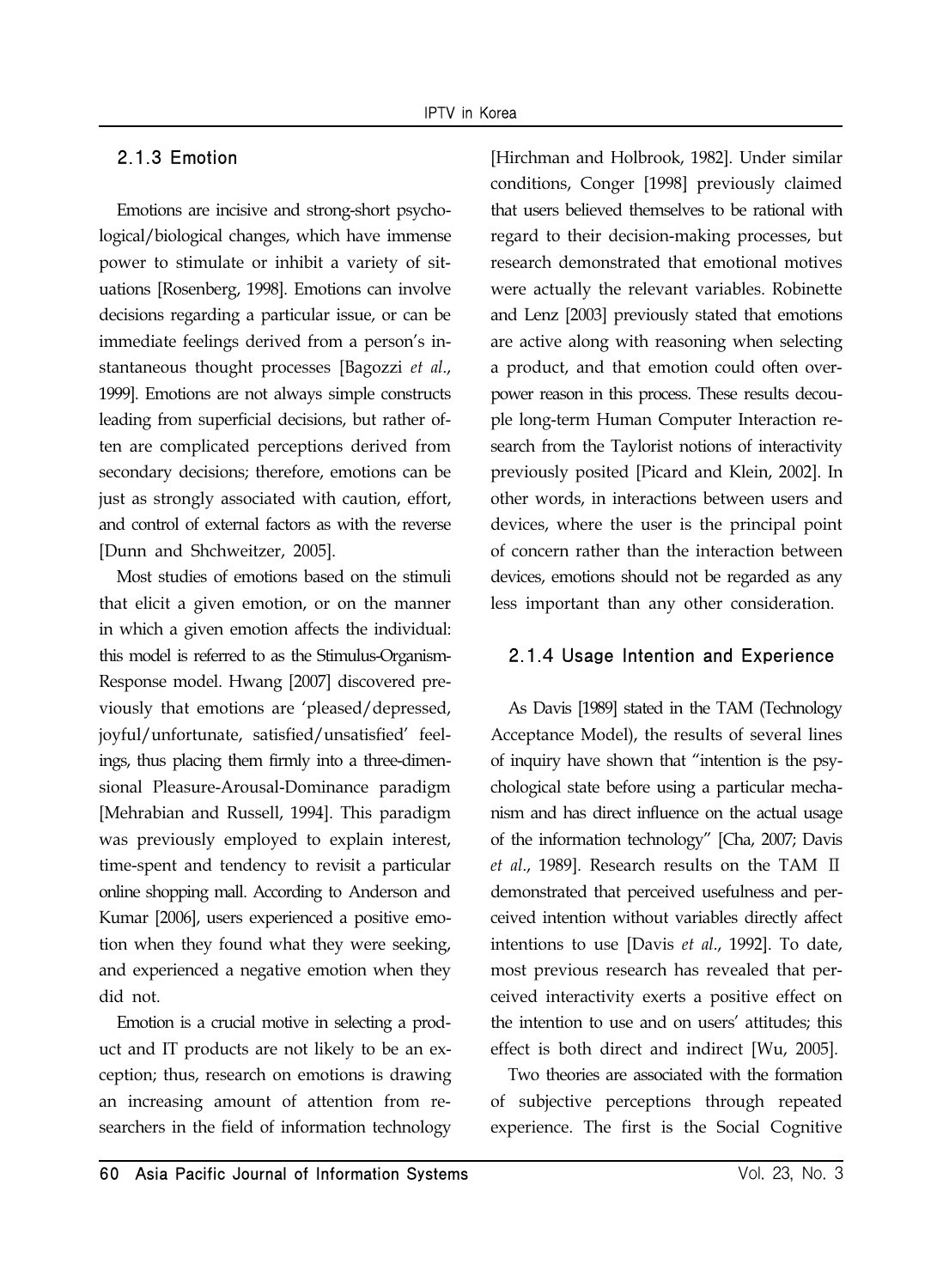Theory which involves the interactivity of environmental, personal, and behavioral factors [Bandura, 1977]. This theory holds that interactivity influences personal, environmental, and individual behavioral factors. LaRose and Eastin [2004] describe the experiential relation between the usage and satisfaction of the media on the basis of Bandura's Social Cognitive Theory. The second is the Expectation-Disconfirmation Theory, which holds that as the divergence of evaluation between the experience prior to or following the purchase of a product grows larger, the Expectation-Disconfirmation of a product or service also increases. The term Expectation-Disconfirmation is formed when users obtain experience from actual usage, and is affecting the final decision-making process when using a product. Bhattacherjee [2001] claimed that Expectation-Disconfirmation is the core element in the continuous usage of a product, in the context of e-commerce research.

## 2.2 Hypothesis

## 2.2.1 Perceived Interactivity and Trust

In Woszczynski [2002], there were PC users who operated in a voluntary and innovative manner when interacting with computers, and this interaction allowed to individuals to enjoy a high level of trust and satisfaction. Using reinforced Information systems with more online interactivity, such as IPTV, would be expected to be affected by former experience with an interactive medium. Venkatesh and Davis [2000] proved that usage experience increases continuous usage intentions, thereby proving that usage experience is an appropriate control variable.

Using the former research results as evidence, the relationship between perceived interactivity and trust are expected to be as follows:

- H1: In IPTV, perceived interactivity should result in a positive effect on trust.
- H1-1: In IPTV, users with extended web experience would have a greater level of perceived interactivity and trust than those with inferior web experience.

## 2.2.2 Trust and Emotion

Wang and Huff [2007] pointed out that trust involves both cognitive and emotional aspects. Additionally, they emphasized that emotions may trigger a cognitive re-evaluation of trust and experience from the perspective of trust and emotion. Wang and Huff [2007] asserted that the objective of trust is to allow the relationship to mature, such that the provider will represent the consumers. Moreover, consumers respond in a manner that is simultaneously emotional and reasonable.

Young [2006] claimed previously that emotion is the principal factor affecting behavior, and is an indispensable aspect of business relations. Young [2006] proposed that positive emotions are the principal component, prerequisite, and final outcome of trust; in fact, the terms are frequently employed synonymously. However, this study will attempt to clarify the complex relationship between trust and emotions, focusing on the manner via which trust affects emotions. In particular, this study hopes to approach the concept of trust in a way that resolves the inconsistencies of previous research results. Additionally, our work includes the hypothesis that pos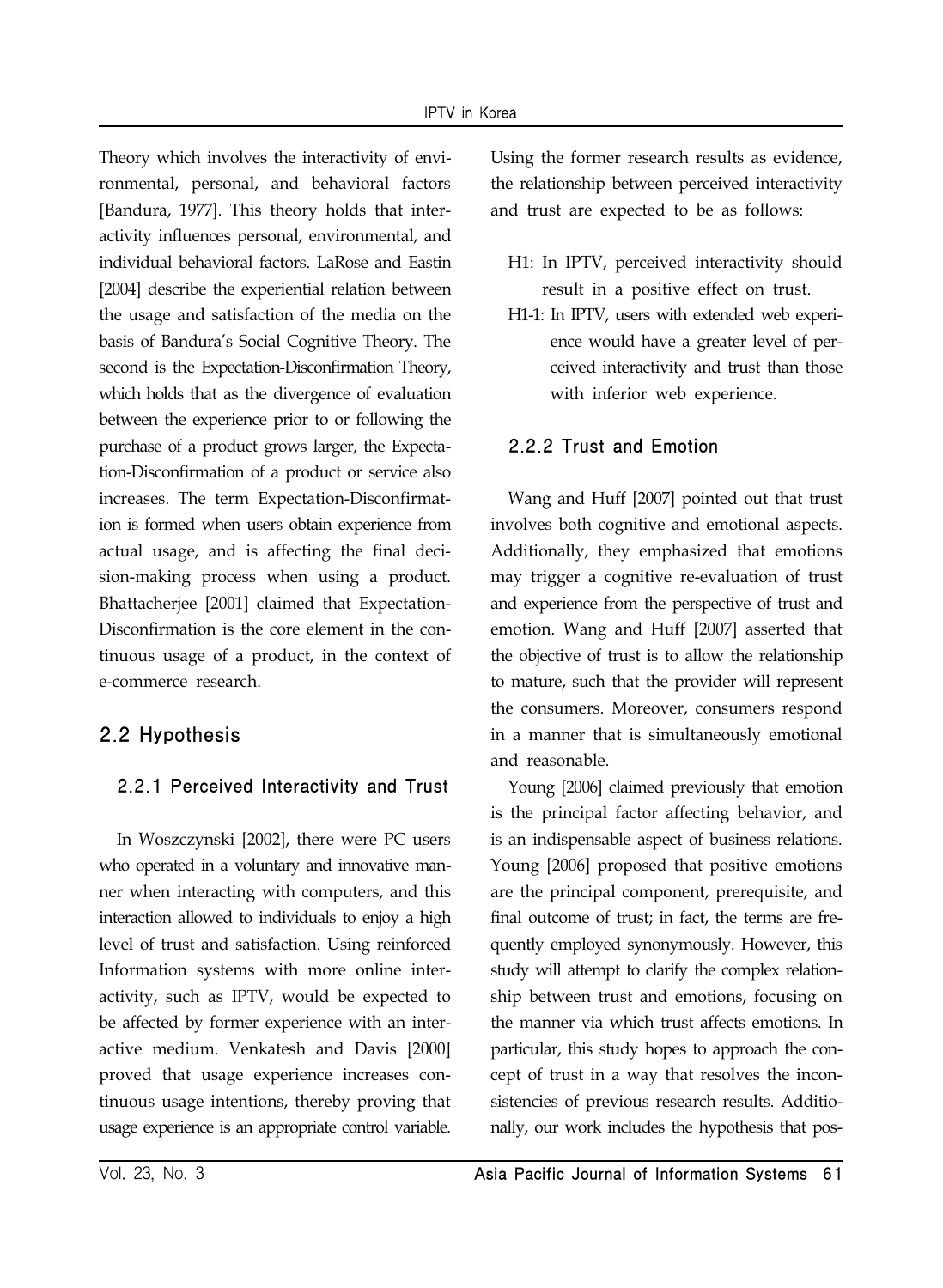itive emotions would strengthen as trust is built, whereas negative emotions would grow as trust is reduced.

- H2: In IPTV, positive emotions would strengthen as trust is built.
- H3: In IPTV, negative emotions would increase as trust is reduced.

### 2.2.3 Emotions and Usage Intentions

Previous works of consumer intentions argued that emotions such as happiness or disappointment from perceived performance evidence a direct and positive relationship with intentions in the future [Swan and Trawick, 1981; Patterson and Spreng, 1997]. Additionally, satisfaction in portal websites was shown to exert a profound impact on intentions [Van Riel *et al*., 2001]. In relation to Information Technology, it is expected that users will use a particular information technology continuously, so long as the users evaluate the technology positively. The term 'positive emotions' is related to the individual's decision to maintain such feelings, but the term 'negative emotions' is oppositely related to decision-making. Bagozzi [1999] stated that positive emotions lead to sharing of emotions with others; however, negative emotions lead to negative behavior.

Hypotheses 4 and 5 can be proposed as a background for related research results:

- H4: In IPTV, positive emotions would have a positive effect on continuous usage intention. H5: In IPTV, negative emotions would have
	- a negative effect on continuous usage intention.

In regard to trust, greater usage of IT services results in an effect on trust in a particular aspect of IT, which can be either positive or negative in its direction. For example, the results of Chaudhuri and Holbrook's [2001] study revealed a relationship between brand trust and emotions with brand likeliness. Additionally, brand trust and emotions are important sources of brand likeliness or concentration. In other words, as trust accumulates, it generates a positive impact on emotion, and thus user concentration.

Positive emotions such as favorability influence others's behaviors, and a variety of studies are currently underway to determine how emotions influence the perception of trust [Kumar, 1997]. Positive outcomes, such as interactivity, tend to strengthen trust, whereas negative outcomes tend to damage it [Anderson and Kumar, 2006].

Until now, studies into this topic have primarily focused on negative emotions; however, DeWitt [2008] previously addressed both positive and negative emotions. Dewitt's study also revealed the huge role played by trust and mediation of emotions, by empirically researching the effects of trust and emotions on the recovery process.

Considering hypotheses 1, 2, 3, 4, and 5, hypotheses 6, 7 and 8, which are related to trust and emotion, may also be possible:

- H6: In IPTV, the relation between perceived interactivity and emotions could be mediated by trust.
- H7: In IPTV, the relation between trust and intention could be mediated by emotions.
- H8: In IPTV, the relation between perceived interactivity and continuous usage in-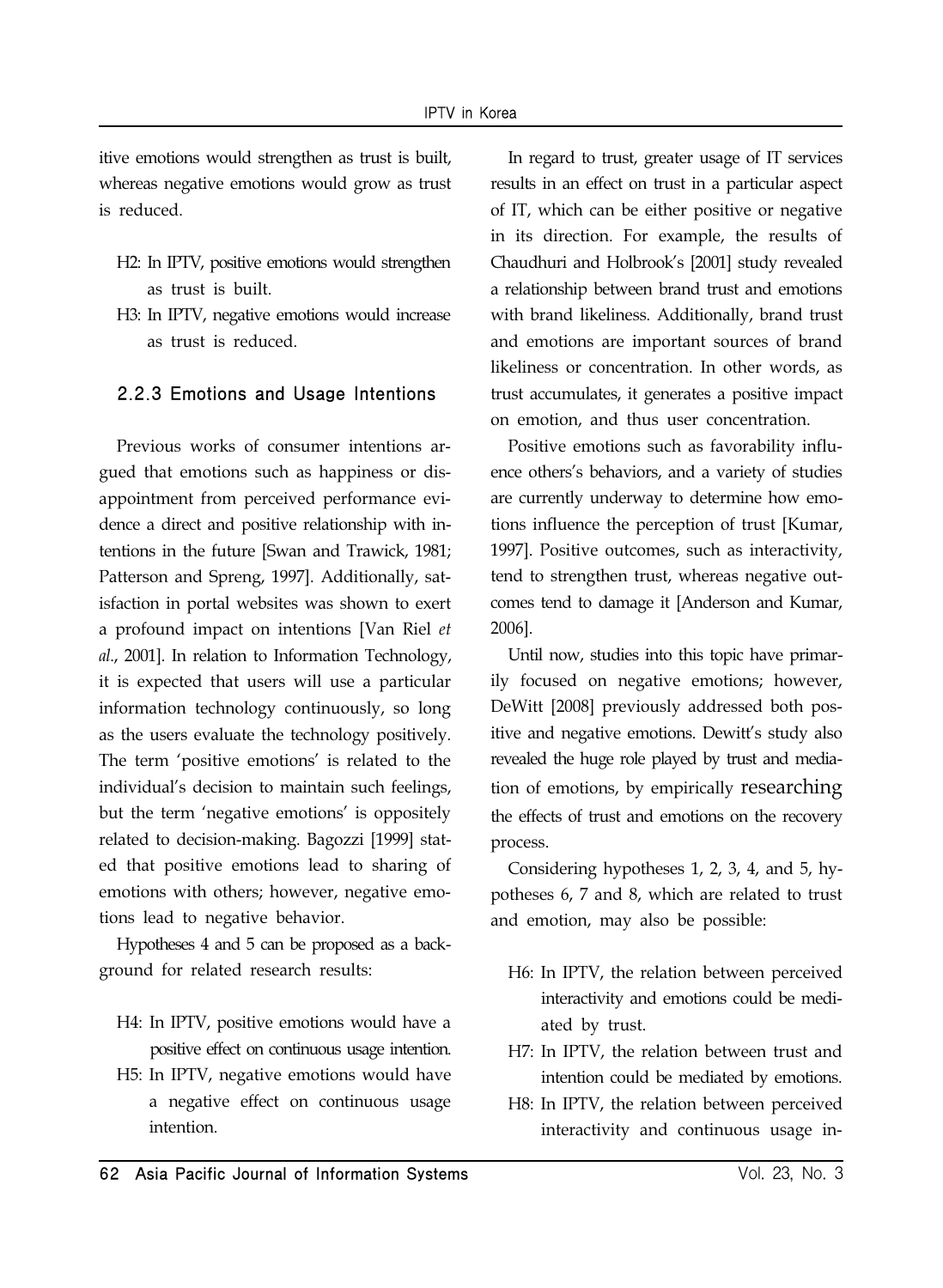tention could be mediated by trust and emotions.

# Ⅲ. Empirical Approach

## 3.1 Definition and Measurement of **Construct**

The survey regarding interactivity research involves two factors: response and reaction time, both of which measure the perceived interactivity on the basis of the former interactivity research [Johnson, 2006; McMillan and Hwang, 2002; Davis, 1992]. Additionally, val-

<Table 2> Definition of Construct

idity and reliability are appropriately modified and selected as measured variables via trust [Gefen, 2002], emotion [Davis, 1992], and intention [Venkatesh and Davis, 2000]. Prior to conducting the survey, the collected articles were confirmed twice to ensure the accuracy and specificity of the data.

The verified measured variables of reliability and validity identified in previous research were collected to enhance the tool of measurement. The perceived interactivity was employed as a measured variable, and then supplemented and modified to the following research from Wu's [2000] 9 indices.

| Construct                  | Definition                                                                                                                                         | Related Research                                                                       |
|----------------------------|----------------------------------------------------------------------------------------------------------------------------------------------------|----------------------------------------------------------------------------------------|
| Perceived<br>Interactivity | The level of perception related to communication such as<br>suitable response and fast reaction in a particular situation.                         | Alba et al. [1997],<br>Burgoon et al. [2002], Johnson<br>et al. [2006], Rafaeli [1998] |
| Trust                      | The level of reliance the other party: expectancy satisfaction<br>through promised performance and consumption.                                    | Gefen [2000]                                                                           |
| Positive Emotions          | The level of positive emotion, self-reinforcement, on the<br>basis of joyful emotions through accomplishment.                                      |                                                                                        |
|                            | The level of negative emotions, self-reinforcement, on the<br>Negative Emotions basis of depressing experience when failed to accomplish<br>goals. | Hoffman and Novak [1996],<br>Anderson and Kumar [2006]                                 |
| Intention                  | The level of tendency using IPTV continuously.                                                                                                     | Venkatesh and Davis [2000]                                                             |
| Web experience             | The level of web experience which can be divided into two:<br>high and low                                                                         | Kim Sung Byuk [2005]                                                                   |

|  | <table 3=""> Measurement Factors of Variables</table> |  |  |  |
|--|-------------------------------------------------------|--|--|--|
|--|-------------------------------------------------------|--|--|--|

| Observed Variable          | Measurement factor                                                   |   | Related Research                                               |  |
|----------------------------|----------------------------------------------------------------------|---|----------------------------------------------------------------|--|
| Perceived<br>Interactivity | · All time reaction, suitable response, interactive<br>communication |   | Jonhson et al. [2006], Wu [2003],<br>McMillan and Hwang [2002] |  |
| Trust                      | · Accuracy, convenience, stability                                   | 4 | Park Soo Young [2003]                                          |  |
| Positive Emotions          | <sup>o</sup> Happy, warm, admiration, fun feelings                   | 5 | Heijden [2003], Davis et al. [1992]                            |  |
| Negative Emotions          | · confusion, anger, boring, worried feelings                         |   |                                                                |  |
| Intention                  | • Will use continuously                                              | 3 | Venkatesh and Davis [2000]                                     |  |
|                            | • Tendency to recommend                                              |   |                                                                |  |
| Web experience             | ∘ Familiarity                                                        |   | Kim Sung Byuk [2005]                                           |  |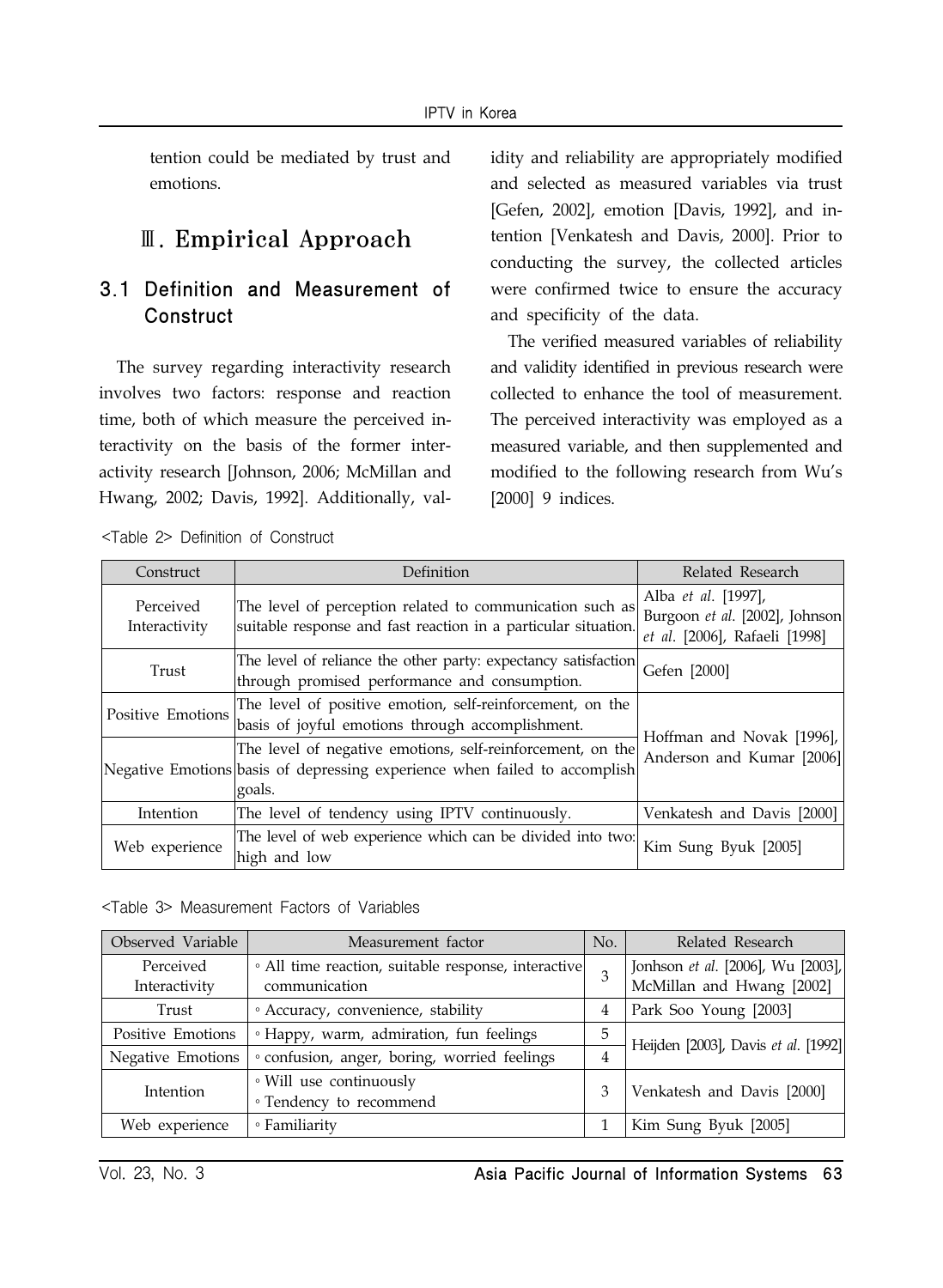## 3.2 Research Method and Data Collection

The targets of the study were experienced consumers above the age of 20 who are capable of continuous IPTV use, as well as subscribers who are provided with similar levels of the IPTV service in the capital area.

Data Collection was assessed for 3 months, from  $1<sup>st</sup>$  July to  $30<sup>th</sup>$  September 2009, with the target population consisting of the IPTV users surveyed by the interviewers. A total of 480, excluding 22 with response errors among 502, were used as the dataset for analysis. 221 (46%) were women and 259 (54%) were men; the age distribution was categorized into three groups: 20~29 (28%), 30~39 (41%) and above 40 (30%).

## Ⅳ. Data Analysis

## 4.1 Reliability and Validity Analysis

Prior to verifying reliability and validity, we employed SPSS 15.0 software for the statistical analysis of the research data. For the reliability analysis, we employed the Cronbach's Alpha to verify the research model's reliability. The research results were regarded as suitable when the Cronbach's Alpha value was 0.7 and the composed credibility was over 0.7 [Fornell and Lacker, 1981].

| Construct      | Credibility | <b>AVE</b> | Cronbach |  |
|----------------|-------------|------------|----------|--|
|                |             |            | Alpha    |  |
| Interactivity  | 0.904       | 0.758      | 0.833    |  |
| Trust          | 0.905       | 0.705      | 0.859    |  |
| Positive       | 0.892       | 0.625      | 0.849    |  |
| emotions       |             |            |          |  |
| Negative       | 0.928       | 0.764      | 0.897    |  |
| emotions       |             |            |          |  |
| Intention      | 0.944       | 0.848      | 0.908    |  |
| Standard value | over 0.7    | over 0.5   | over 0.7 |  |

<Table 4> Reliability Verification results

PLS confirmative analysis was employed to confirm the discriminant validity and convergent validity. AVE (Average Variance Extraction) was employed to verify the discriminant validity, which is an easier and more accurate method than comparing the Chi-square Distribution values among each construct. The verification of the confirmative analysis was compared with the AVE value and relativity value of the construct. The AVE value (grey area) was over 0.6, which indicates that it was relatively greater than the cross-loading value of the construct.

Additionally, the loading value of the distributed measured variable from the confirmative analysis was substantially greater than the other loading values [Gefen, 2002]. As a result, the individual loading value of the measurement factors was 0.7 at a minimum, thereby indicating

|  |  |  | <table 5=""> Validity Verification Results</table> |  |
|--|--|--|----------------------------------------------------|--|
|--|--|--|----------------------------------------------------|--|

| Construct     | Interactivity | Trust    | $Emotion(+)$ | $Emotion(-)$ | Intention |
|---------------|---------------|----------|--------------|--------------|-----------|
| Interactivity | 0.871         |          |              |              |           |
| Trust         | 0.340         | 0.840    |              |              |           |
| $Emotion(+)$  | 0.382         | 0.639    | 0.791        |              |           |
| Emotion(-)    | $-0.198$      | $-0.409$ | $-0.526$     | 0.874        |           |
| Intention     | 0.403         | 0.671    | 0.700        | $-0.626$     | 0.921     |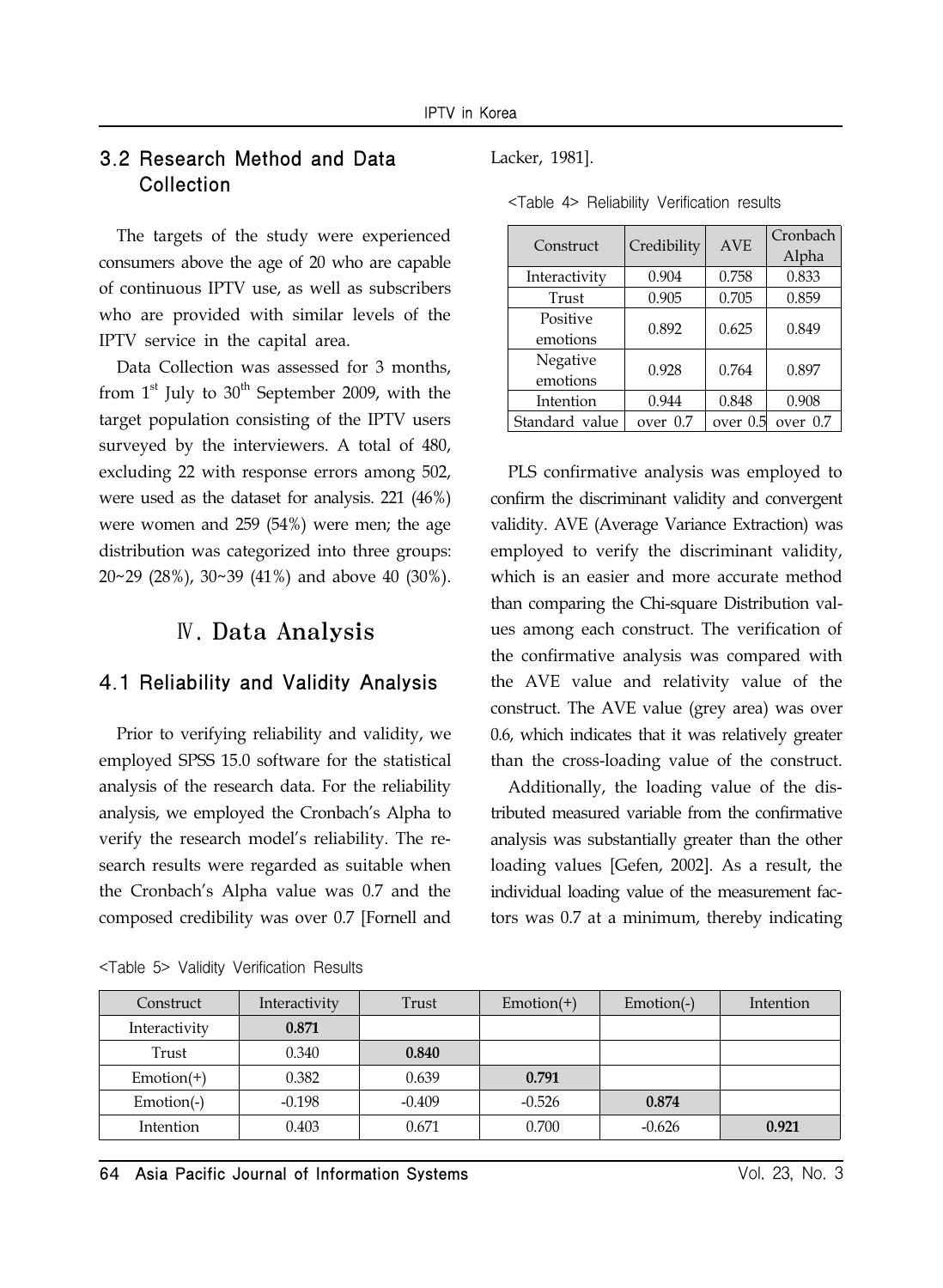| Construct              | Q.      | Interactivity | Trust    | $Emotion(+)$ | Emotion(-) | Intention |
|------------------------|---------|---------------|----------|--------------|------------|-----------|
|                        | $PI-1$  | 0.870         | 0.209    | 0.244        | $-0.110$   | 0.268     |
| Interactivity<br>Trust | $PI-2$  | 0.919         | 0.356    | 0.389        | $-0.210$   | 0.402     |
|                        | $PI-3$  | 0.827         | 0.290    | 0.333        | $-0.173$   | 0.355     |
|                        | $Tr-1$  | 0.265         | 0.849    | 0.532        | $-0.296$   | 0.536     |
|                        | $Tr-2$  | 0.293         | 0.824    | 0.447        | $-0.259$   | 0.468     |
|                        | $Tr-3$  | 0.288         | 0.803    | 0.573        | $-0.453$   | 0.682     |
|                        | $Tr-4$  | 0.298         | 0.888    | 0.577        | $-0.338$   | 0.544     |
| Positive emotion       | $PE-1$  | 0.273         | 0.433    | 0.724        | $-0.300$   | 0.415     |
|                        | $PE-2$  | 0.360         | 0.584    | 0.833        | $-0.399$   | 0.564     |
|                        | PE-3    | 0.249         | 0.467    | 0.780        | $-0.377$   | 0.532     |
|                        | $PE-4$  | 0.264         | 0.466    | 0.728        | $-0.407$   | 0.452     |
|                        | $PE-5$  | 0.351         | 0.562    | 0.885        | $-0.560$   | 0.746     |
|                        | $NE-1$  | $-0.099$      | $-0.279$ | $-0.360$     | 0.854      | $-0.463$  |
| Negative emotion       | $NE-2$  | $-0.219$      | $-0.425$ | $-0.491$     | 0.892      | $-0.615$  |
|                        | $NE-3$  | $-0.186$      | $-0.264$ | $-0.495$     | 0.884      | $-0.562$  |
|                        | $NE-4$  | $-0.171$      | $-0.433$ | $-0.479$     | 0.874      | $-0.532$  |
|                        | $ITU-1$ | 0.360         | 0.628    | 0.698        | $-0.633$   | 0.947     |
| Intention              | $ITU-2$ | 0.356         | 0.647    | 0.607        | $-0.588$   | 0.932     |
|                        | $ITU-3$ | 0.404         | 0.584    | 0.630        | $-0.505$   | 0.889     |

<Table 6> Loading Value and Cross-Loading Value

that the measurement factors were appropriately converged to each construct, because the loading value was substantially in excess of that of the same columns.

These results lead us to conclude that a suitable level of reliability and validity were procured from the measurement tools of the research model.

## 4.2 Hypothesis Verification

## 4.2.1 Measurement Model Analysis

Prior to verification of our hypothesis of the relativity between the constructs, the work verified the measurement model via the PLS. Measurement model verification involves the confirmation of the significance between the potential variables and the observed variables. If the significance between the potential variables and observed variables is positive, we can conclude that one construct was measured as MIMIC [Bagozzi and Yi, 1988]. Generally, significance is positive when the loading value of the distributed measured-variable is in excess of 0.7. The loading value for each construct in the work is over 0.7; this result indicates significance. As a result of the verification of the relativity of the measured variable and potential variable via the Bootstrap method, all t-values in the observed variables were in excess of 2.58 ( $p < 0.01$ ) which describes the potential variables well.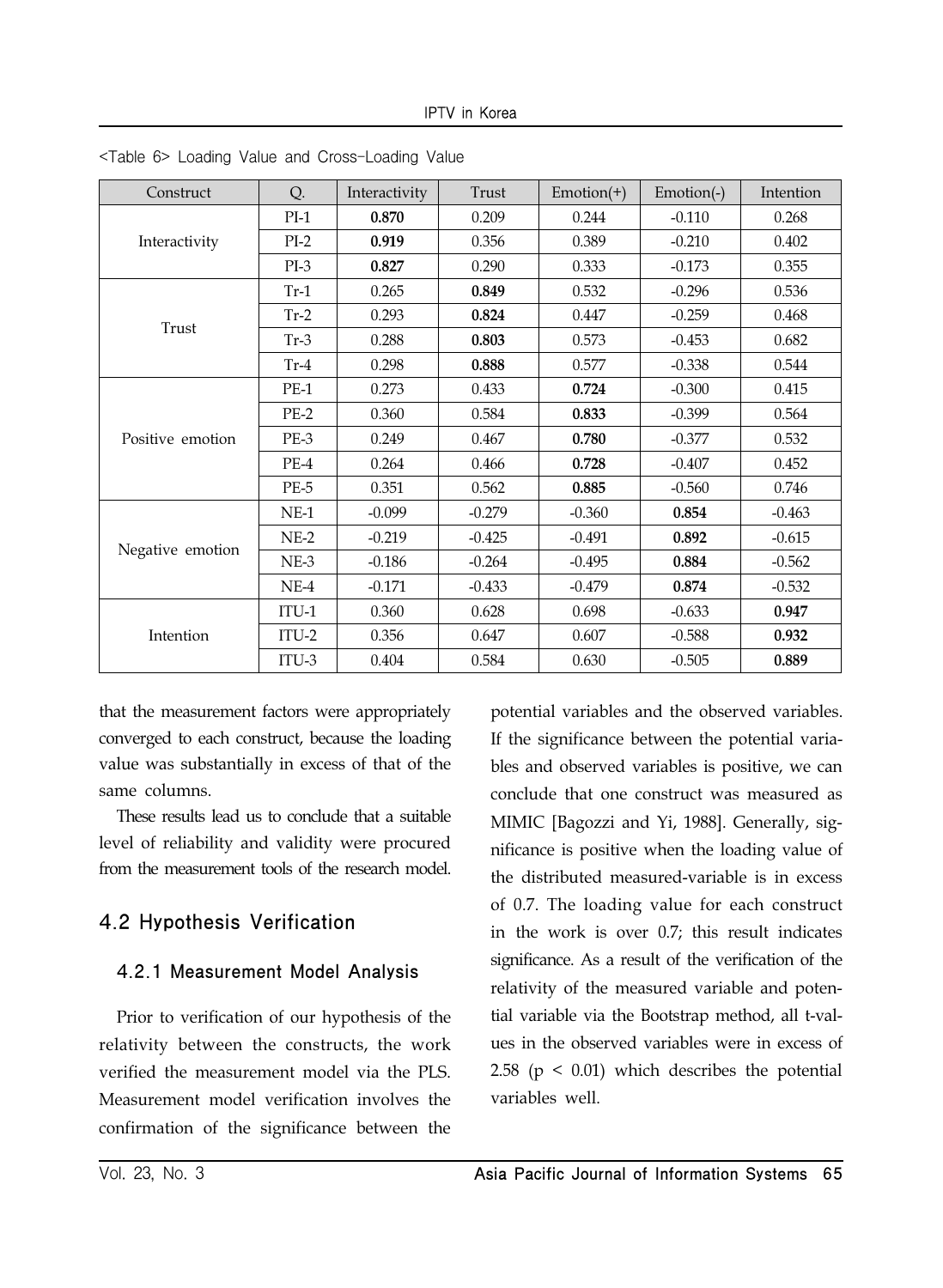| Construct        | Q.      | Estimate Value | Standard Error | T       |
|------------------|---------|----------------|----------------|---------|
|                  | $Pi-1$  | 0.868          | 0.024          | 35.940  |
| Interactivity    | $Pi-2$  | 0.917          | 0.011          | 80.597  |
|                  | $Pi-3$  | 0.825          | 0.023          | 35.824  |
|                  | $Tr-1$  | 0.848          | 0.012          | 70.039  |
| Trust            | $Tr-2$  | 0.822          | 0.017          | 49.046  |
|                  | $Tr-3$  | 0.801          | 0.020          | 40.092  |
|                  | $Tr-4$  | 0.886          | 0.010          | 89.511  |
| Positive Emotion | $Pe-1$  | 0.723          | 0.031          | 23.467  |
|                  | $Pe-2$  | 0.831          | 0.015          | 55.434  |
|                  | $Pe-3$  | 0.778          | 0.018          | 43.594  |
|                  | Pe-4    | 0.727          | 0.030          | 24.578  |
|                  | $Pe-5$  | 0.883          | 0.009          | 102.119 |
|                  | $Ne-1$  | 0.853          | 0.017          | 49.667  |
|                  | $Ne-2$  | 0.890          | 0.010          | 91.700  |
| Negative Emotion | $Ne-3$  | 0.882          | 0.014          | 61.799  |
|                  | $Ne-4$  | 0.872          | 0.011          | 83.226  |
|                  | Itu-1   | 0.945          | 0.006          | 172.490 |
| Intention        | Itu-2   | 0.930          | 0.007          | 140.103 |
|                  | $Itu-3$ | 0.887          | 0.013          | 68.654  |

<Table 7> Measurement Model Analysis

### 4.2.2 Structure Model Analysis

#### **(1) Direct Cause-and-Effects**

Along with the confirmation of the measurement model, we verified the validity of the proposed hypotheses, via structure model analysis. With regard to the relationship between the variables, first, the perceived interactivity appeared to exert a positive effect on trust (path coefficient  $= 0.340$ , t-value  $= 8.948$ , p  $< 0.001$ ). Second, trust had a positive impact on positive emotions (path

coefficient =  $0.639$ , t-value =  $22.149$ , p <  $0.001$ ). Third, trust appeared to exert a positive effect on negative emotions as well (path coefficient  $= -0.409$ , t-value  $= -9.795$ ,  $p < 0.001$ ). Fourth, positive emotions exert positive effects on intention (path coefficient = 0.513, t-value = 13,130,  $p \le$ 0.001). In short, positive emotions play a positive role in decision-making. Fifthly, our results demonstrated that negative emotions exert a negative effect on intention (path coefficient = -0.356, t-value =  $-8.196$ ,  $p < 0.001$ ).

|  |  | <table 8=""> Direct Effects on Hypotheses</table> |  |
|--|--|---------------------------------------------------|--|
|  |  |                                                   |  |

| Hypothesis (Path)                        | Estimate value | T-value  | Significance | Result     |
|------------------------------------------|----------------|----------|--------------|------------|
| Interactivity $\rightarrow$ Trust        | 0.340          | 8.948    | P < 0.01     | <b>SIG</b> |
| Trust $\rightarrow$ Positive emotion     | 0.639          | 22.149   | P < 0.01     | <b>SIG</b> |
| Trust $\rightarrow$ Negative emotion     | $-0.409$       | $-9.795$ | P < 0.01     | <b>SIG</b> |
| Positive emotion $\rightarrow$ Intention | 0.513          | 13.130   | P < 0.01     | <b>SIG</b> |
| Negative emotion $\rightarrow$ Intention | $-0.356$       | $-8.196$ | P < 0.01     | <b>SIG</b> |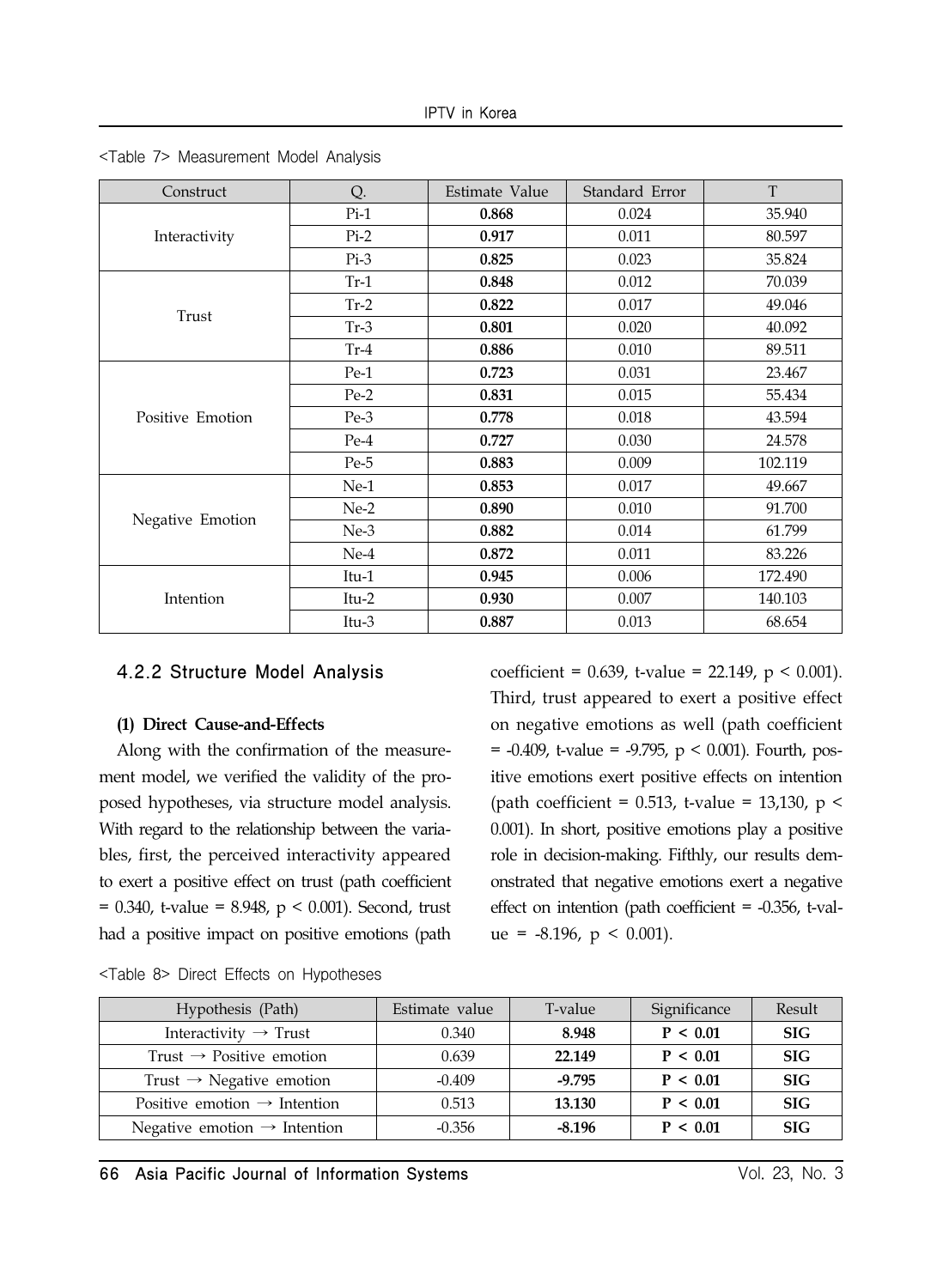| Path                | Experience (people) | Path Coefficient | Standard Error | $\mathbf{u}$ | Result          |
|---------------------|---------------------|------------------|----------------|--------------|-----------------|
| Interactivity       | High(349)           | 0.386            | 0.0456         | 1.583        |                 |
| $\rightarrow$ Trust | Low(131)            | 0.256            | 0.0571         |              | Non-significant |

<Table 9> Comparison Based on Experience

### **(2) Moderating Effect of Media Interactivity Experience**

In order to examine how the media interactivity experience affect the relationship between interactivity and trust, we employed the formula proposed by Chin [2003] to confirm the differences between groups with advanced web experience and little web experience. In our work, experience is assumed to play a moderator role that affects the direction or strength of the relation between interactivity and trust.

The two groups were found not to be significant, as the t-value of 1.58 was smaller than 1.96, in accordance with the formula. As the result of our comparison of the high-experience and low experience groups' trust, the degree of significance at  $p < 0.05$  (t-value  $> 1.96$ ) showed no detectable differences. Hypothesis 1-1, that the interactivity with perceived experience can control the effects on trust, was not supported by our results.

#### **(3) Mediating Effect of Trust and Emotion**

The three stages of mediating effects proposed by Baron and Kenny [1986] to measure the mediating effects of trust and emotion are as follows. Baron and Kenny [1986] clearly states that moderator and mediator should not be used interchangeably. In our work, Trust is a mediator to the extent that the variable accounts for the relation between Interactivity and Emotion. In the same way, emotion is a mediator that account for the relation between Trust and Intention to Use.

#### 1) Mediating effect of Trust

The effect of perceived interactivity on trust, trust on positive emotions and trust on negative emotions were all significant. In particular, the relation between perceived interactivity and positive emotions was indicated by the t-value of 5.8410, at  $p < 0.01$ . In this case, trust was shown to exert a proportional mediating effect on perceived interactivity and positive emotions.



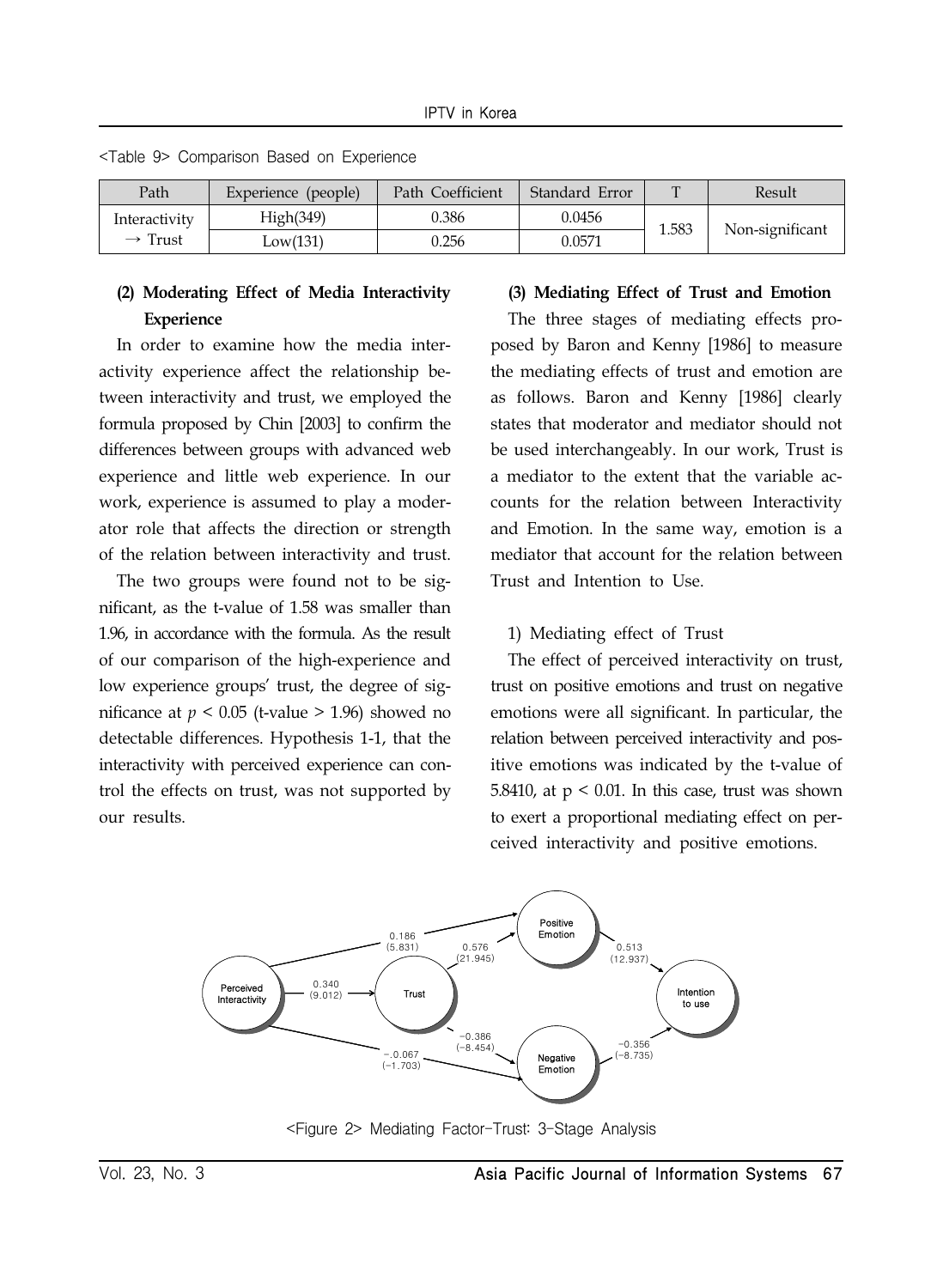However, our results demonstrated that the effect of perceived interactivity on negative emotions was not significant, as shown by the t-value of 1.703 ( $p < 0.05$ ). This implies that trust exerts a fully mediating effect on the effects of perceived interactivity on negative emotions.

2) Mediating effect of positive and negative emotions

Trust was shown to exert a significant effect on positive emotions, and positive emotions appeared to have a significant effect on intentions. The relation between trust and positive emotions was significant: the t-value was 25.270 at p < 0.01 and the relation between positive emotions and usage intentions was verified by the t-value of 7.192 at  $p < 0.01$ . In this case, the relation between trust and usage intention was positive, as demonstrated by the t-value of 9.251 at  $p < 0.01$ ; therefore, positive emotions exert a proportional mediating effect between trust and usage intention.

Additionally, the effect of trust on negative emotions and that of negative emotions on the intention to use was shown to exert a positive influence. The relation between trust and neg-



<Figure 3> Mediating Factor-Emotion: 3-Stage Analysis



<Figure 4> Dual Mediation Effect: 3-Stage Analysis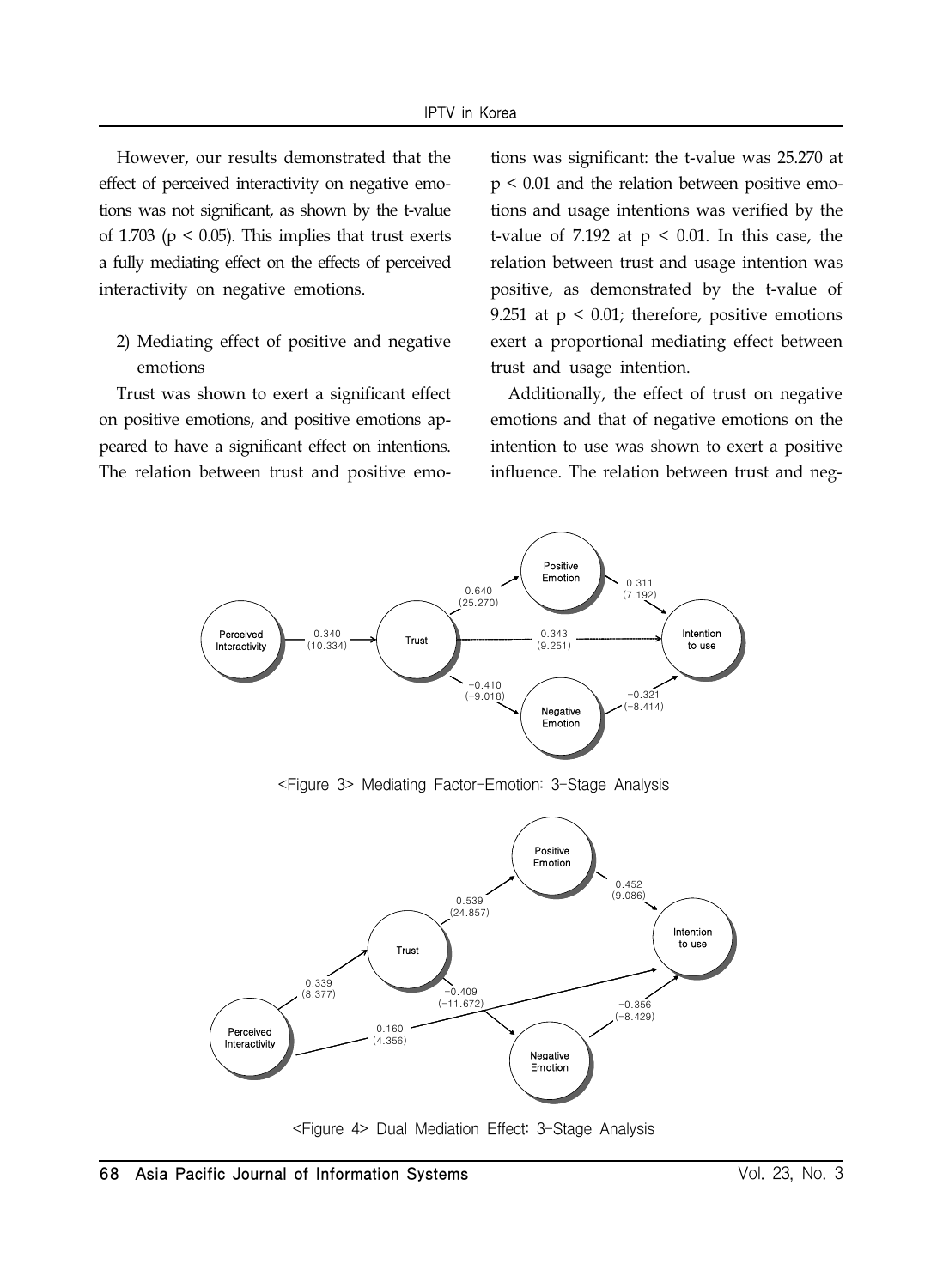

<Figure 5> Research Model Verification

ative emotions was significant, as demonstrated by the t-value of  $-9.018$  at  $p < 0.01$  and the t-value was 9.251 at  $p < 0.01$  in the relation between negative emotions and usage intention. As previously stated, the relation between trust and intention to use was positive, as shown by the t-value of 9.251 at  $p < 0.01$ ; therefore, negative emotions can also exert a proportional mediating effect between trust and intention to use.

3) The dual mediation effect of trust and emotion

According to the results of the final stage of analysis conducted to confirm the dual mediation effect of trust and emotion, perceived interactivity was shown to influence trust, positive emotions, and negative emotions. Trust, positive emotions, and negative emotions appeared to exert a positive influence on usage intentions. In this case, as a result of the analysis of the perceived interactivity's effect on usage intentions, the t-value of 4.356 at  $p < 0.01$  was positive; therefore, trust and positive/negative emotions exert a proportional mediating influence.

Trust exerts a mediating effect between perceived interactivity/positive emotions and perceived interactivity/negative emotions. Trust was shown to exert a proportional mediating effect between perceived interactivity and positive emotions, whereas it appeared to exert a fully mediating effect between perceived interactivity and negative emotions.

Positive emotions exerted a proportional mediating effect between trust and the intention to use, whereas negative emotions also exerted a proportional mediating effect between trust and the intention to use. Trust and emotions exerted a dual mediating effect between perceived interactivity and the intention to use; therefore, the results of research analysis demonstrated that they exert a proportional mediating effect.

## 4.3 Hypothesis Results

8 of the hypotheses were supported by the results of our investigation. However, as web experience was anticipated to have an effect between perceived interactivity and trust, it showed no signs of significance. This may be attributable to the fact that it proved impossible to consistently translate the web experience to IPTV usage. As a consequence, web experience may not directly accelerate IPTV use, owing to differences between web-based user interfaces and IPTV.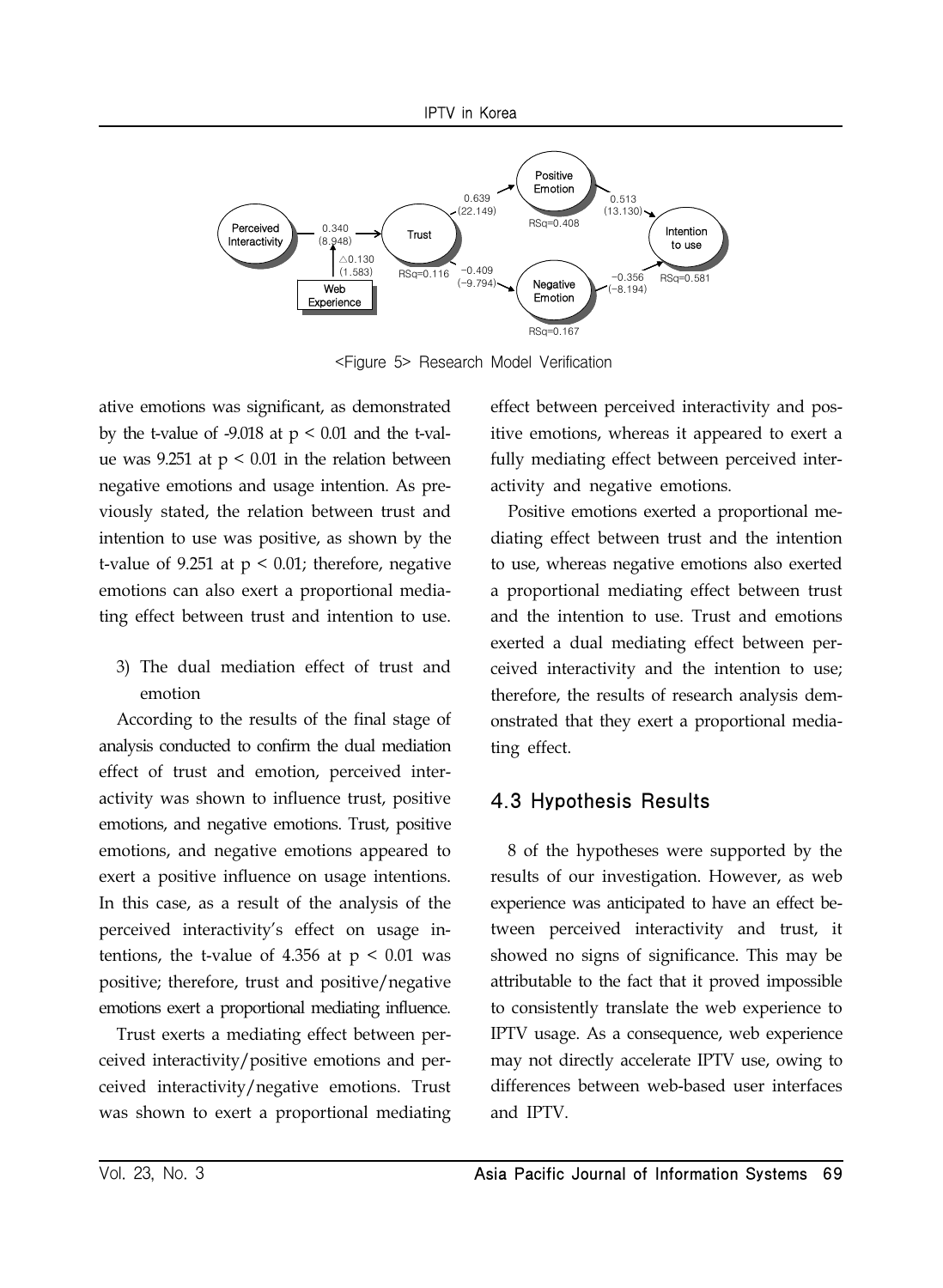## Ⅴ. Conclusions and Implications

## 5.1 Conclusions

The principal objective of the work was to confirm the effects of perceived interactivity, trust, and emotion on intentions to use IPTV service. In service of this objective, we empirically researched the effects of individual features such as trust and emotions in perceived interactivity on users' intentions. As a consequence, the relations between perceived interactivity and trust, trust and emotions, and trust and user intentions were all as anticipated; therefore, the stated hypotheses were supported. Trust was affected as perceived interactivity was high and a positive relation appeared when trust was high; however, a negative relation was observed in terms of emotions as trust was low. The results of our empirical research demonstrated that positive and negative emotions influenced user intentions positively and negatively. Moreover, the relation between perceived interactivity and emotions was mediated by trust, and the relation between trust and perceived interactivity was mediated by emotions.

The results of our research clearly show that the trust and emotion of users should be considered from the MIS perspective in order to build consumer intentions to use the product. Additionally, viewed from the executive perspective, cost-effectiveness should be regarded as a factor to enhance positive emotions, thus improving user's intentions to retain and continue to use IPTV.

## 5.2 Theoretical Implications

Several academic implications may derive

from the research presented herein. First, a combined model of perceived interactivity, trust, emotion, and user intention in IPTV has been put forth. The connection between interactivity, trust, emotion, and user intentions has been deemed insufficient in previous studies, but a theoretical outline of the effect of interactivity on user intentions is provided by the results of this research.

Second, the research area of interactivity can be expanded by our finding. Our research indicates the effect of relieved interactivity on trust and emotions, which leads to an effect on user intentions. The mediating role played by trust and emotions in user intentions is substantially supported by our results.

Third, the research may be viewed as the starting point of IPTV research model. Many of the studies conducted thus far have provided evidence to confirm the relationship between interactivity and user intentions. Our research provides empirical research results demonstrating that the relationships between interactivity, trust, emotion, and intention in current IPTV technology, which can be seen as the vanguard of a new generation of IT-based communications.

## 5.3 Managerial Implications

In the executive perspective, this work can derive a few implications. First, one of the results of our study of the factors affecting the continuous usage of IPTV is that it provided some practical implications regarding IPTV's design and technology development. The work implies not only some possibilities for technical improvements in interactivity, but also design, in that an effective design would focus on in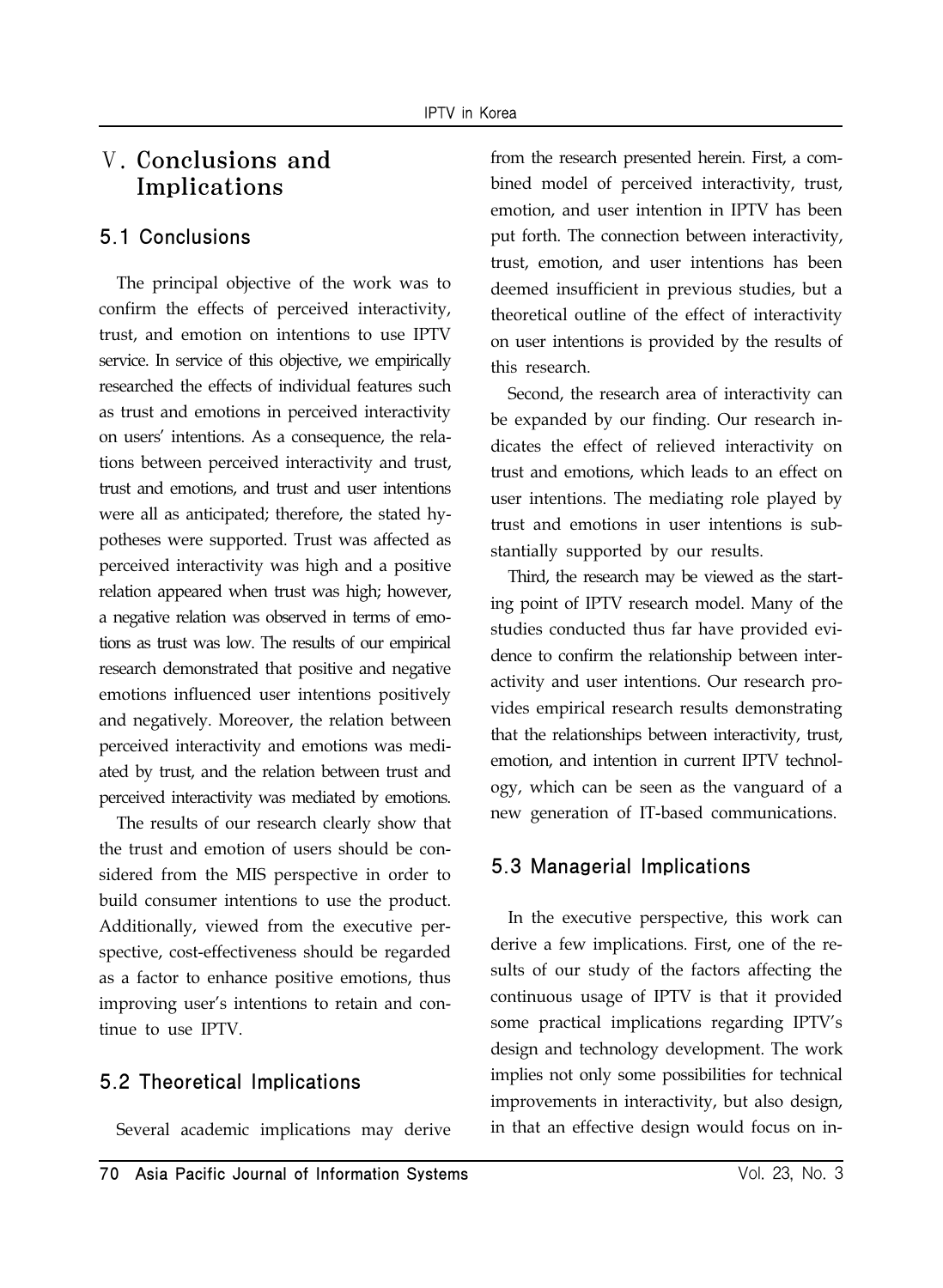creasing trust and boosting the effects of positive emotions.

Second, according to the empirical information regarding user intention standards and the cause of continuous usage in IPTV, the results outline some service improvements, technology, and marketing improvements of providers. The practical task in the subscriber retention is provided in the work. In other words, subscriber retention can minimize the cost associated with subscribing new costumers by earning trust and fostering positive emotions. Research into users is conducted in order to prevent early leavings and maintain long-term users, which is the primary goal of Korean companies where IPTV is currently in the fierce competition with other media. Our results provide correspondence and verification of the practical needs of consumers for marketing managers and IPTV design.

## 5.4 Future Works and Limitations

Positive results in trust and emotion were drawn during the process of empirical research on the direct and indirect effects of high interactivity on user intentions in the perceived interactivity perspective. However, there are several tasks for future research. First, the research objective was accomplished via empirical research but, the research subject was limited in using the IPTV service hence, external validity or generalizability aspects were not confirmed. Therefore, comparing the research results and applying them in diverse IT services such as the mobile research model is required to confirm external validity.

Second, additional research on uncertainty which is another research topic for trust is required to describe the relation in depth between perceived interactivity and trust. This is because the leverage from perceived interactivity can be diminished as the uncertainty elevates.

Third, due to the difference in user-interface between IPTV and web the control effect of experience could not be proven. However, when IPTV experience is accumulated in the future, research on interactivity, trust and emotion as to do with IPTV experience will be required. This is because elaborate analysis of sources that effects continuous IPTV usage is possible.

## $\langle References\rangle$

- [1] Andersen, P.H. and Kumar, R., "Emotions, Trust and relationship development in business relationships," *Industrial Marketing Management*, Vol. 35, 2006, pp. 522-535.
- [2] Bagozzi, Richard P. and Yi, Y., "On the Evaluation of Structure Equation Models," *Academic of Marketing Science*, Vol. 16, 1988, pp. 76-94.
- [3] Bagozzi, Richard P., Mahesh Gopinath, and

Prashanth U. Nyer, "The Role of Emotional in Marketing," *Journal of the Academy of Marketing Science*, Vol. 27, No. 2, 1999, pp. 184-206.

- [4] Bandura, A., *Self-Efficacy: The Exercise of Control*, Freeman, 1977.
- [5] Baron, R.M. and Kenny, D.A., "The Moderator-Mediator Variable Distinction in Social Psychological Research: Conceptual, Strategic,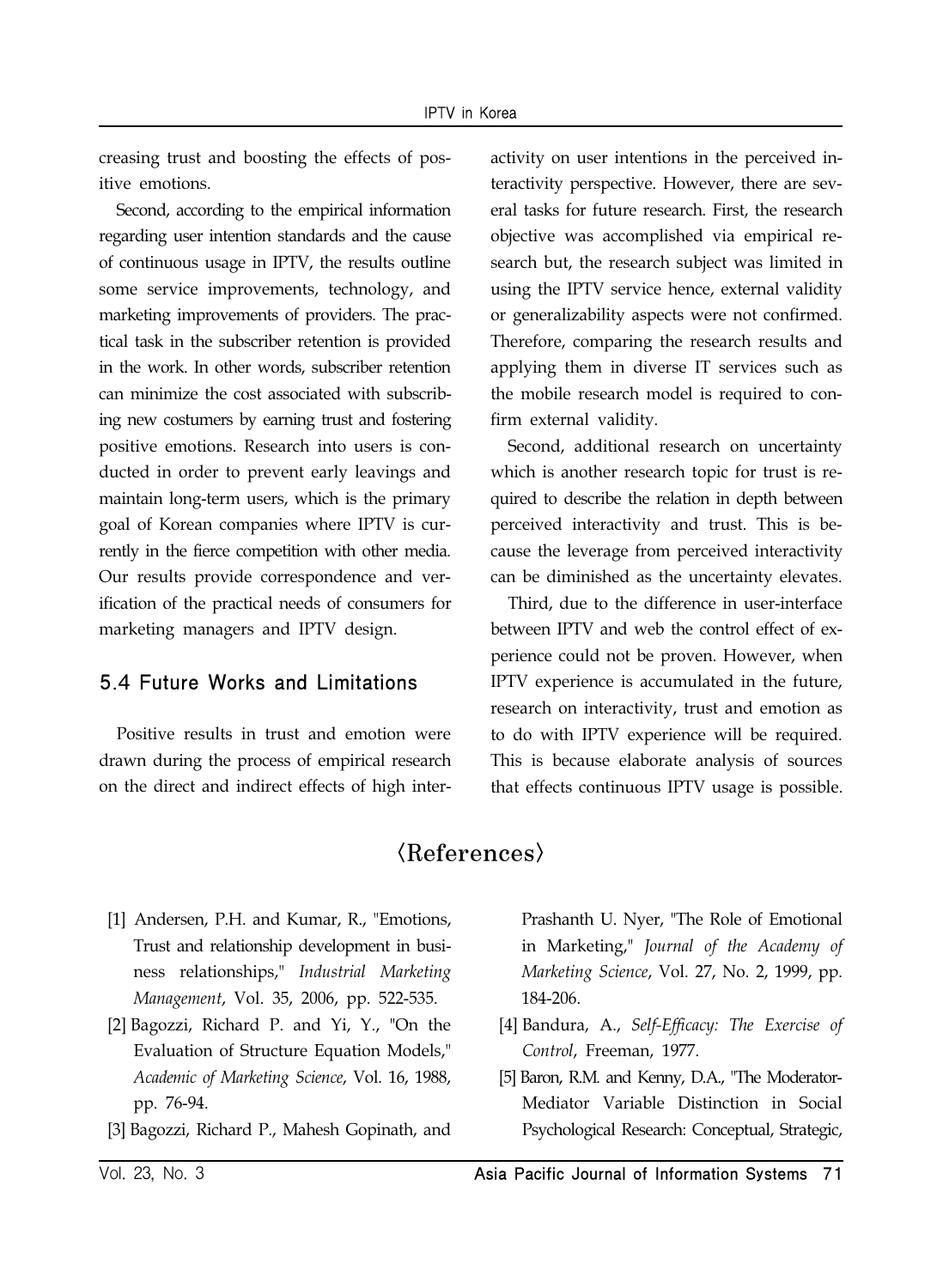and Statistical Considerations," *Journal of Personality and Social Psychology*, Vol. 51, No. 6, 1986, pp. 1173-1182.

- [6] Bhattacherjee, A., "Understanding Information Systems Continuance: An Expectation Confirmation Model," *MIS Quarterly*, Vol. 25, No. 3, 2001, pp. 351-370.
- [7] Chaudhuri, A. and Holbrook, M.B., "The Chain of Effects from Brand Trust and Brand Affect to Brand Performance: The Role of Brand Loyalty," *Journal of Marketing*, Vol. 65, No. 2, 2001, pp. 81-93.
- [8] Chin, W.W., Marcolin, B.L. and Newsted, P.R., "A Partial Least Squares Latent Variable Modeling Approach For Measuring Interaction Effects: Results From A Monte Carlo Simulation Study And Electronic Mail Emotion/Adoption Study," *Information Systems Research*, Vol. 14, No. 2, 2003, pp. 189-217.
- [9] Conger, J.A., "Qualitative Research as the Cornerstone Methodology for Understanding Leadership," *Leadership Quarterly*, Vol. 9, 1998, pp. 107-121.
- [10] Davis, F.D., Bagozzi, R.P., and Warshaw, P.R., "Extrinsic and Intrinsic Motivation to Use Computers in The Workplace," *Journal of Applied Social Psychology*, Vol. 22, No. 14, 1992, pp. 1111-1132.
- [11] Davis, F.D., Bagozzi, R.P., and Warshaw, P.R., "User acceptance of computer technology: a comparison of two theoretical models," *Management Science*, Vol. 35, No. 8, 1989, pp. 982-1003.
- [12] Dunn, J.R. and Maurice, E.S.., "Feeling and Believing: The Influence of Emotion on Trust," *Journal of Personality and Social Psychology*, Vol. 88, No. 6, 2005, pp. 736-748.
- [13] Ellen, G. and Johnson, M.S., "The Different

Roles of Satisfaction, Trust, and Commitment in Customer Relationships," *Journal of Marketing*, Vol. 632, 1999, pp. 70-87.

- [14] Fiore, A.M. and Jin, H., "Influence of Image Interactivity on Approach Responses toward an Online Retailer," *Internet Research: Electronic Networking Applications and Policy*, Vol. 13, No. 1, 2003, pp. 38-48.
- [15] Flavian, C., Guinalieu, M., and Gurrea, R., "The Role Played by Perceived Usability, Satisfaction and Customer Trust on Website Loyalty," *Information and Management*, Vol. 43, No. 1, 2006, pp. 1-14.
- [16] Fornell, C. and Larcker, D.F., "Evaluating structural equation models with unobservable, variables and measurement error," *Journal of Marketing Research*, Vol. 48, 1981, pp. 39-50.
- [17] Gefen, D., "Reflections on the Dimensions of Trust and Trustworthiness among Online Consumers," *ACM SIGMIS Database*, Vol. 33, No. 3, 2002, pp. 33-53.
- [18] Ha, L. and Lincoln, J.E., "Interactivity Reexamined: A Baseline Analysis of Early Business Web Sites," *Journal of Broadcasting and Electronic Media*, Vol. 42, No. 4, 1998, pp. 457-474.
- [19] Hirschman, E.C. and Morris, B.H., "Hedonic Consumption: Emerging Concepts, Methods and Propositions," *Journal of Marketing*, Vol. 46, No. 3, 1982, pp. 92-101.
- [20] Hoffman, D.L. and Novak, T.P., "Marketing in Hypermedia Computer-Mediated Environments: Conceptual Foundations," *Journal of Marketing*, Vol. 60, No. 7, 1996, pp. 50-68.
- [21] Hoffman, D.L., Novak, T.P. and Peralta, M., "Building Consumer Trust Online," *Communications of the ACM*, Vol. 42, No. 4, 1999,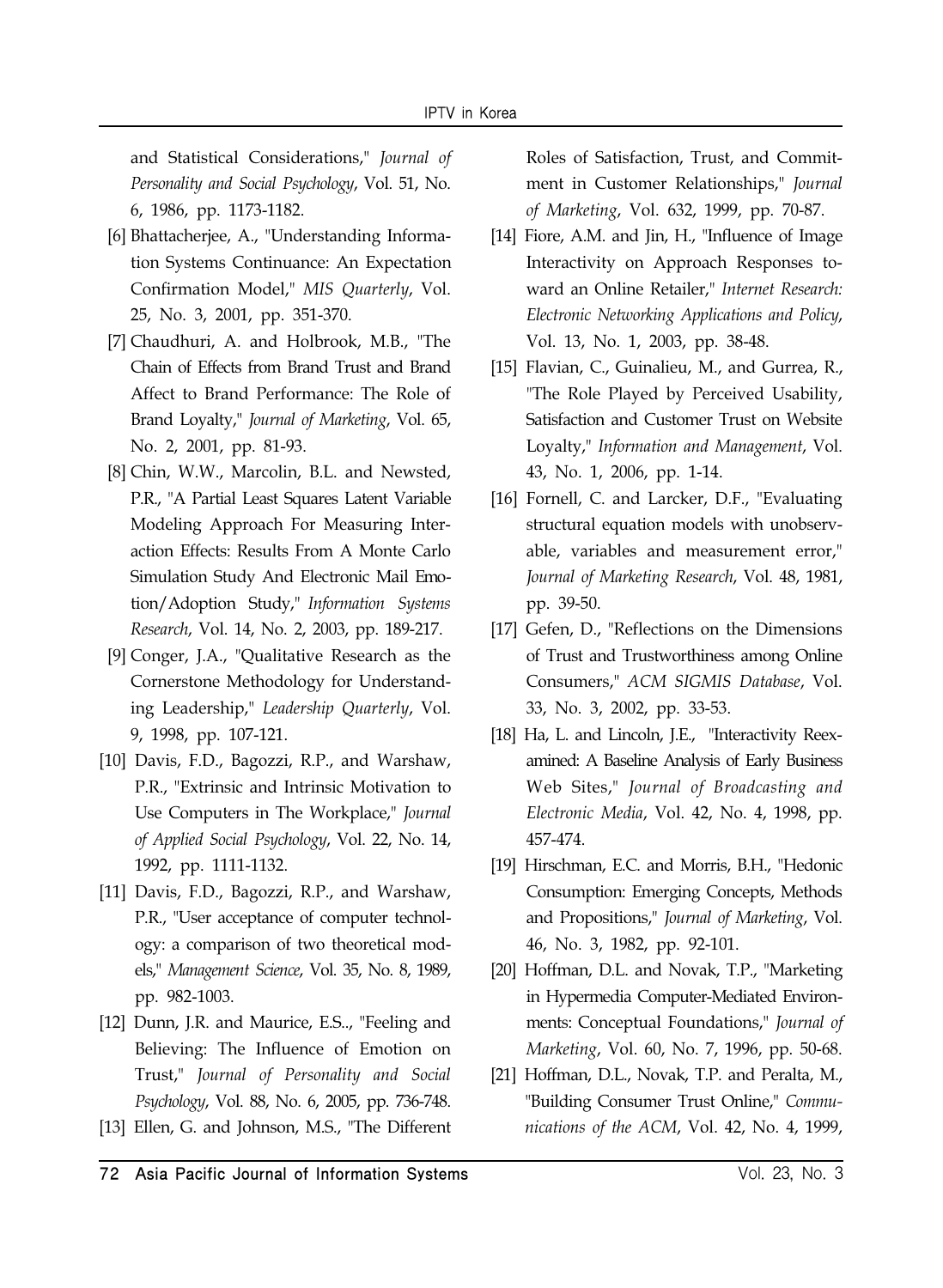pp. 80-85.

- [22] Hu, Y., Wood, J.F., Smith, V., and Westbrook, N., "Friendships through IM: Examining the Relationship between Instant Messaging and Intimacy," *Journal of Computer-Mediated Communication*, Vol. 10, No. 1, 2004, pp. 10-25.
- [23] Hwang, D.R., "The effect of motives and emotions in shopping: Difference between consumers and potential consumers," *Management Research*, Vol. 22, No. 2, 2007, pp. 347-375.
- [24] Johnson, G.J., Gordon, C. Bruner II, and Kumar, A., "Interactivity and its Facets Revised," *Journal of Advertising*, Vol. 35, No. 4, 2006, pp. 35-52.
- [25] Kumar, R., "The Role of Affect Negotiations: An Integrative Overview," *Journal of Applied Behavioral Science*, Vol. 33, 1997, pp. 84-100.
- [26] LaRose, R. and Eastin, M.S. "A Social Cognitive Theory of Internet Uses and Gratifications: Toward a New Model of Media Attendance," *Journal of Broadcasting and Electronic Media*, Vol. 48, No. 3, 2004, pp. 358-377.
- [27] Liu, Y. and Shrum, L.J., "What Is Interactivity and Is It Always Such a Good Thing? Implications of Definition, Person, and Situation for the Influence of Interactivity on Advertising Effectiveness," *Journal of Advertising*, Vol. 31, No. 4, 2002, pp. 53-64.
- [28] McMillan, S.J. and Hwang, J.S., "Measures of Perceived Interactivity: An Exploration of the Role of Direction of Communication, User Control, and Time in Shaping Perceptions of Interactivity," *Journal of Advertising*, Vol. 31, No. 3, 2002, pp. 29-42.
- [29] Mohr, J.J. and Sohi, R.S., "Communication Flow Distribution Channels: Impact on Assessment of Communication Quality and

Satisfaction," *Journal of Retailing*, Vol. 71, No. 4, 1995, pp. 393-416.

- [30] Newhagen, J.E., Cordes, J.W., and Levy, M.R., "Audience Scope and the Perception of Interactivity in Viewer Mail on the Internet," *Journal of Communication*, Vol. 45, No. 3, 1995, pp. 164-175.
- [31] Patterson, P.G. and Spreng, R.A., "Modeling the Relationship between Perceived Value, Satisfaction and Repurchase Intentions in a Business to Business, Services Context: an Empirical Examination," *International Journal of Service Industry Management*, Vol. 8, 1997, pp. 414-434.
- [32] Picard, R. and Klein, J., "Computers that Recognize and Respond to User Emotion: Theoretical and Practical Implications," *Interacting with Computers*, Vol. 14, 2002, pp. 141-169.
- [33] Quico, C., "Are Communication Services the Killer Application for Interactive TV? Or Left My Life because I am in Love with the TV set?," Proceedings of the 1st European Conference on Interactive Television: from Viewers to Actors, p. 100, Chorianipoulos, K. and G. Lekakos, 2007, "Learn and Play with Interactive TV," *Computers in Entertainment*, Vol. 5, No. 2, 2003, p. 2.
- [34] Rafaeli, S., "Interactivity: From New Media to Communication," in Advancing Communication Science: Merging Mass and Interpersonal Processes, R.P. Hawkins, J.M. Wiemann, and S. Pingree, eds., Newbury Park, CA: Sage, 1988.
- [35] Rafaeli, S. and LaRose, R.J., "Electronic Bulletin Boards and "Public Goods" Explanations of Collaborative Mass Media," *Communication Research*, Vol. 20, No. 2, 1993,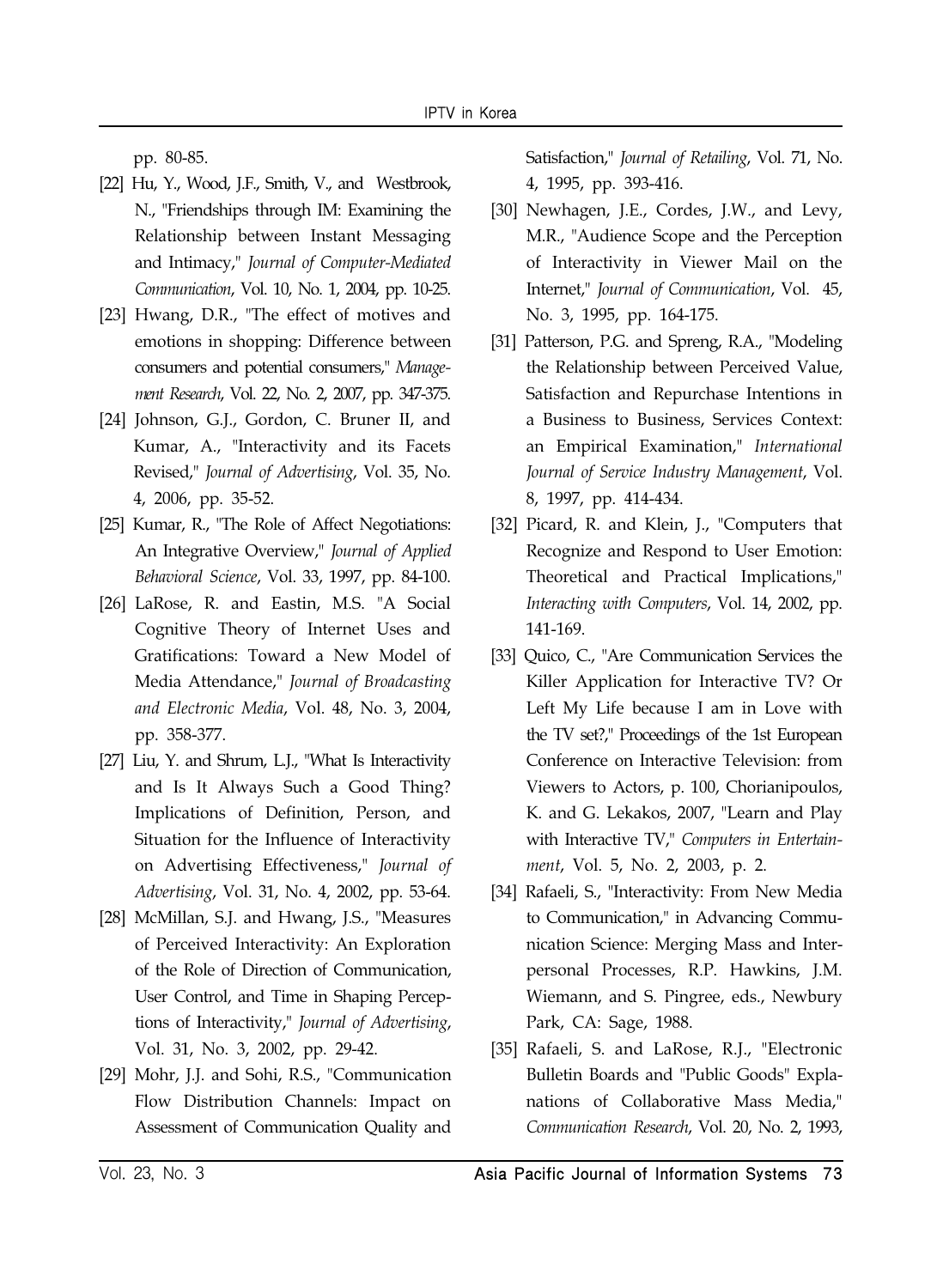pp. 277-297.

- [36] Robinette, S. and Lenz, V., *Emotion Market*ing, New York: McGraw-Hill, 2003.
- [37] Rosenberg, E.L., "Levels of Analysis and The Organization of Affect," *Review of General Psychology*, No. 2, 1998, pp. 247-270.
- [38] Schumann, D.W., Artis, A., and Rivera, R., "The Future of Interactive Advertising Viewed Through an IMC Lens," *Journal of Interactive Advertising*, Vol. 1, No. 2, 2001, http://www.jiad.org/article12.
- [39] Shin, D.H., "Potential User Factors Driving Adoption of IPTV. What are Customers Expecting from IPTV?," *Technological Forecasting and Social Change*, Vol. 74, 2007, pp. 1446-1464.
- [40] Steuer, J., "Defining Virtual Reality: Dimensions Determining Telepresence," *Journal of Communication*, Vol. 42, No. 4, 1992, pp. 79-90.
- [41] Stromer-Galley, J., "Interactivity as Process and Interactivity as Product," *The Information Society*, Vol. 20, No. 5, 2004, pp. 391-394.
- [42] Swan, J.E. and Trawick, I.F., "Disconfirmation of Expectation and Satisfaction with a Retail Service," *Journal of Marketing*, Vol. 57, No. 3, 1981, pp. 49-67.
- [43] Urban, G.L., Sultan, F., and Qualls, W., "Making Trust the Center of your Internet Strategy," *Sloan Management Review*, Fall 1, 2000, pp. 39-48.
- [44] Van der Heijden, H., "Factors influencing the usage of websites: the case of a generic portal in The Netherlands," *Information and Management*, Vol. 40, No. 6, 2003, pp. 541-549.
- [45] Van Riel, A.C.R., Liljander, V., and Jurriens, P., "Exploring Consumer Evaluations of E-services: A Portal Site," *International Journal of Service Industry Management*, Vol. 12, No.

3-4, 2001, pp. 695-704

- [46] Venkatesh, V. and Davis, F., "A Theoretical Extension of the Technology Acceptance Model: Four Longitudinal Field Studies," *Management Science*, Vol. 46, No. 2, 2000, pp. 186-204.
- [47] Wang, S. and Huff, L.C., "Explaining Buyers' Responses to Sellers' Violation of Trust," *European Journal of Marketing*, Vol. 41, No. 9/10, 2007, pp. 1033-1052.
- [48] Wang, Y.D. and Emurian, H.H., "An Overview of Online Trust: Concepts, Elements, and Implications," *Computer in Human Behavior*, Vol. 21, 2005, pp. 105-125.
- [49] Williams, F., Rice, R.E., and Rogers, E.M., *Research Methods in the New Media*, NY: The Free Press, 1988.
- [50] Wong, A., "The Role of Emotional Satisfaction in Service Encounters," *Managing Service Quality*, Vol. 14, No. 5, 2004, pp. 365-378.
- [51] Woszczynski, A., Roth, P., and Segars, A., "Exploring the Theoretical Foundations of Playfulness in Computer Interaction," *Computers in Human Behavior*, Vol. 18, 2002, pp. 369-388.
- [52] Wu, G.H., "How Interactive Advertising Works: The mediating Role of Perceived Interactivity in the Effect of Actual Interactivity on Attitude toward the Website," *Journal of Interactive Advertising*, Vol. 5, No. 2, 2005, http://jiad.org/article61.
- [53] Young, L.S., "Trust: Looking Forward and Back," *Journal of Business and Industrial Marketing*, Vol. 21, No. 7, 2006, pp. 439-445.
- [54] Zack, M.H., "Interactivity and Communication Mode Choice in Ongoing Management Groups," *Information Systems Research*, Vol. 4, No. 3, 1993, pp. 207-239.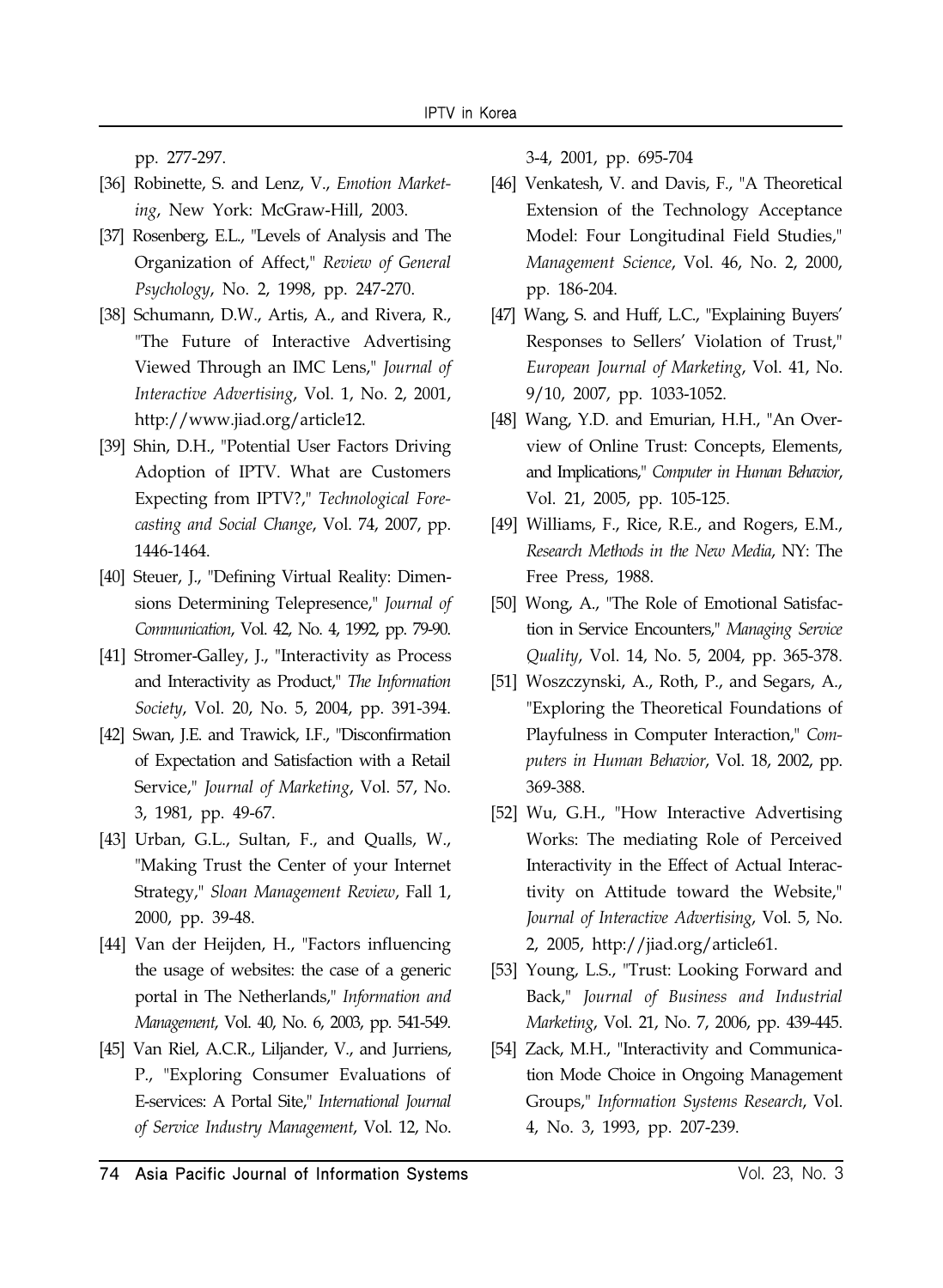# Appendix: Survey Questionnaire

### 1. Perceived Interactivity

| 1-1. IPTV service properly responses to my needs. |
|---------------------------------------------------|
| 1-2. IPTV service operates in an intelligent way. |
| 1.3. IPTV service enables two-way communications. |
| 1-4. IPTV service is interactive.                 |

## 2. Trust

| 2-1. I expected IPTV service work exactly like I use telephone when I first use IPTV service. |  |  |  |  |  |  |  |  |  |  |  |  |  |  |
|-----------------------------------------------------------------------------------------------|--|--|--|--|--|--|--|--|--|--|--|--|--|--|
|-----------------------------------------------------------------------------------------------|--|--|--|--|--|--|--|--|--|--|--|--|--|--|

2-2. I expected IPTV service would be convenient when I first use IPTV service.

2-3. I expected IPTV service would meet my service expectation when I first use IPTV service.

2-4. I expected IPTV service would work normally at any circumstances when I first use IPTV service.

### 3-1. Positive Emotion

| 3-1-1. Using IPTV service provides pleasant feeling. |
|------------------------------------------------------|
| 3-1-2. Using IPTV service provides warm feeling.     |
| 3-1-3. Using IPTV service provides amazing feeling.  |
| 3-1-4. IPTV service is an interesting experience.    |
| 3-1-5. IPTV service excites my imagination.          |

### 3-2. Negative Emotion

| 3-2-1. Using IPTV service is embarrassing. |
|--------------------------------------------|
| 3-2-2. IPTV service makes me angry.        |
| 3-2-3. Using IPTV service worries me.      |
| 3-2-4. IPTV service is boring.             |
|                                            |

### 4. Intention to Use

| 4-1. I want to recommend IPTV I used for my friends.                      |
|---------------------------------------------------------------------------|
| 4-2. I have an intention to use IPTV service continuously.                |
| 4-3. I have an intention to watch programs provided by IPTV continuously. |

### 5. Experience on Interactive Media

5-1. I have enough experience in using interactive media like Internet.